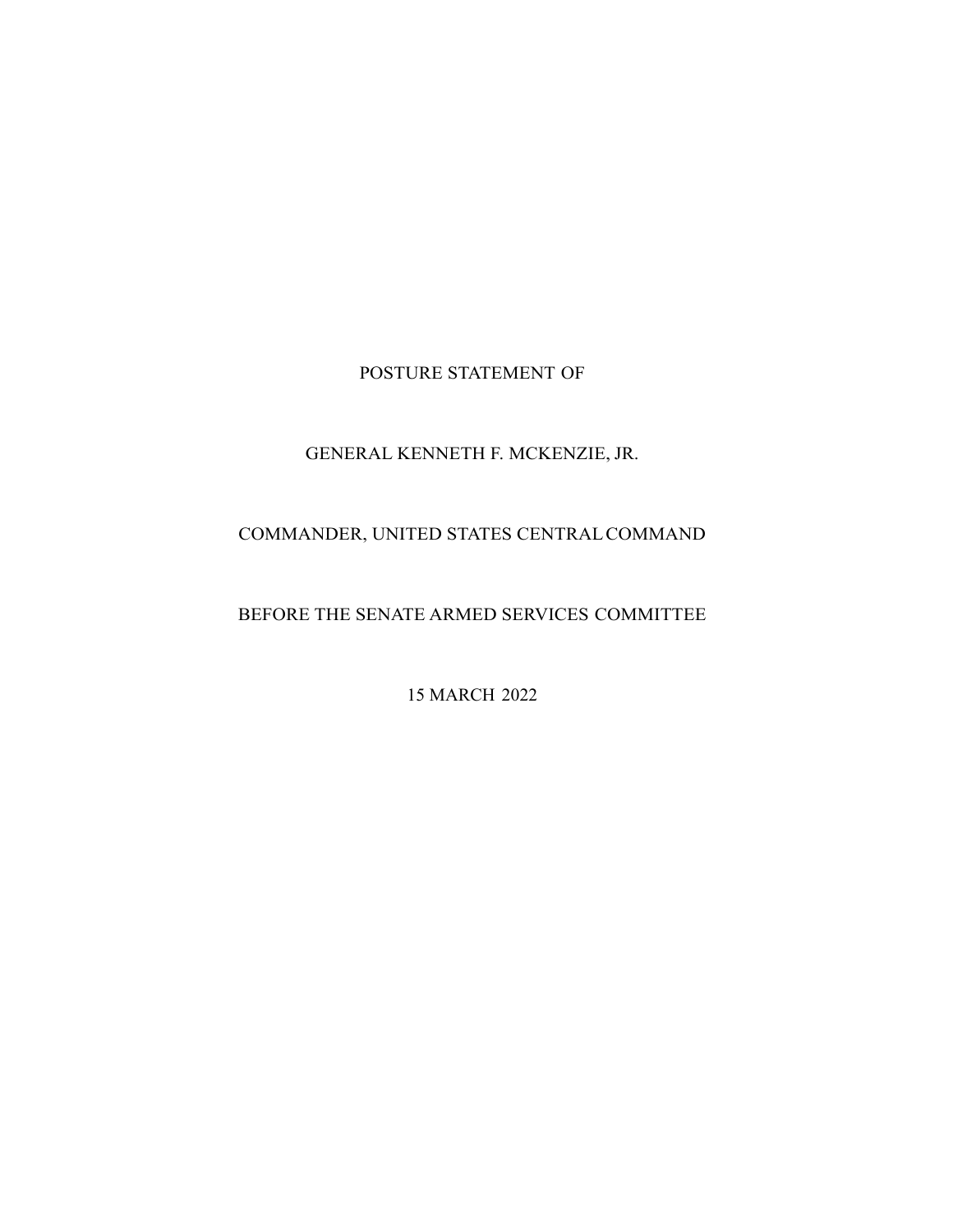# Contents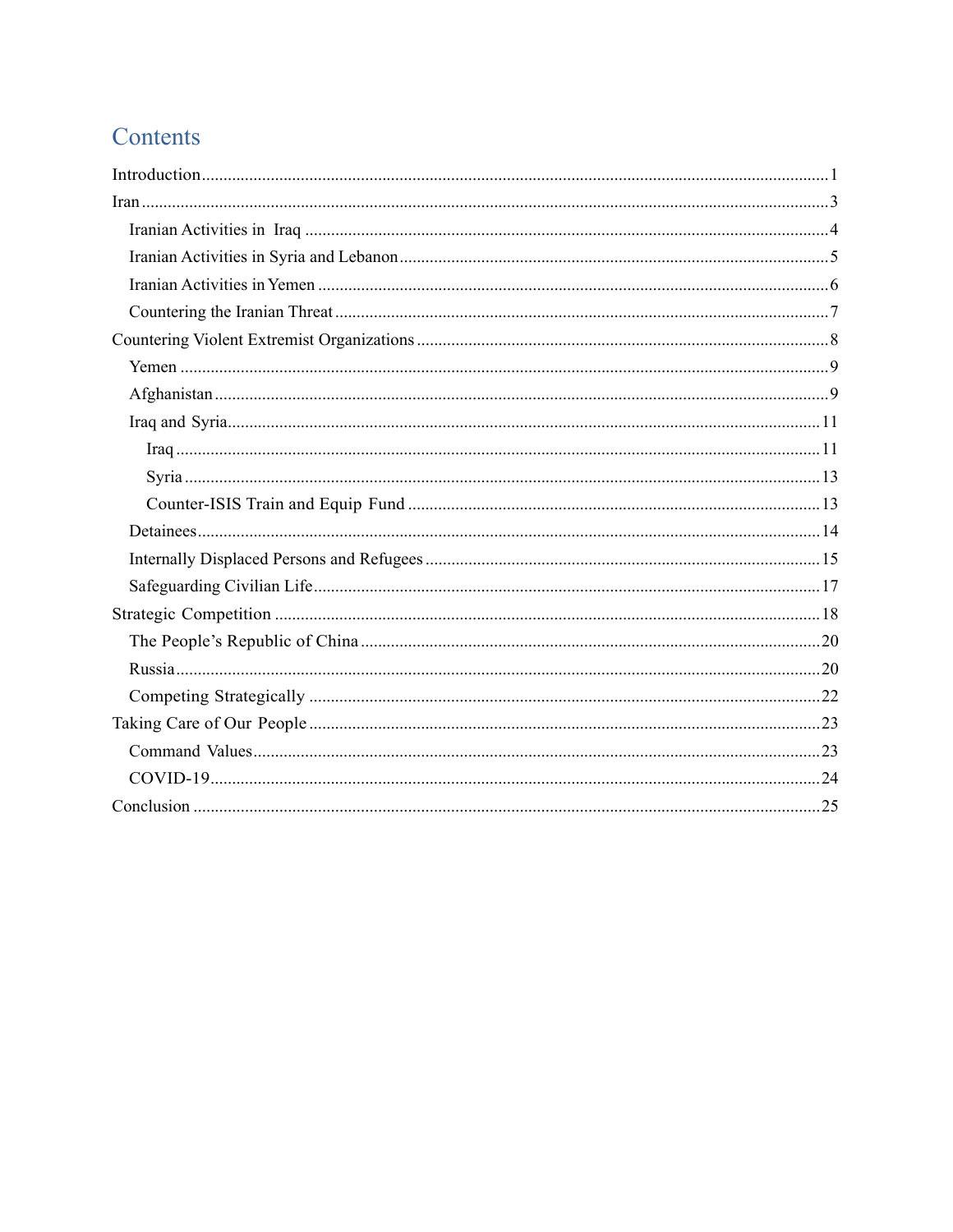# **Introduction**

For over twenty years, United States Central Command (CENTCOM) has demanded a greater share of the Department of Defense's resources and attention—and those of the United States as a whole—than it claimed in the first twenty years of its existence. The terrorist attacks of 11 September 2001 brought terror to American shores on a scale unknown since 1941 and transfixed the nation. The United States subsequently reoriented its defense establishment to confront the exigent threat of violent extremism, which had metastasized from within the CENTCOM area of responsibility (AOR). In 2001, a "global war on terror" began in Afghanistan and expanded to Iraq in 2003 following a campaign to liberate that country. For a generation of Americans, the very name "CENTCOM" has been virtually synonymous with the military operations in these two countries. Indeed, with the recent withdrawal of U.S. forces from Afghanistan and conclusion of U.S. combat operations and the transition to an advise, assist, and enable mission in Iraq, many Americans may assume that CENTCOM's very reasons for being have drawn to a close. That could not be further from the truth.

In fact, the proximate causes for the establishment of CENTCOM nearly forty years ago were the ascendance of a destabilizing, virulently anti-American regime in Iran and naked Soviet military aggression in Afghanistan. More fundamentally, its establishment reflected a clear-eyed recognition by the Carter and Reagan administrations of the geostrategic importance of the broader Middle East. Spanning more than 4.6 million square miles and, with last year's addition of Israel, encompassing twenty-one countries, the CENTCOM AOR of today has for millennia been a geographic and geopolitical crossroads and site of cooperation, competition, and conflict. In the modern age, the sea lines of communication that pass through the Strait of Hormuz (SOH), Bab al Mandeb (BAM), and Suez Canal are more essential than ever for enabling global commerce, facilitating transportation of more than 20 percent of the world's and over 40 percent of China's energy supply.

Rich in cultural heritage but with unevenly distributed natural resources, the region is also beset by internal conflict and instability. It encompasses the geographic origins and spiritual centers for many of the world's largest religious populations, with active fault lines bisecting political and ethnic boundaries. Fabulous wealth in some resource-rich countries contrasts starkly with abject poverty and the absence of essential services in others. Inequity within societies gave wind to the 2011 "Arab Spring," which largely failed to address grievances that still fester. Ongoing conflicts in Syria and Yemen and the collapse of legitimate governance in Afghanistan have undermined stability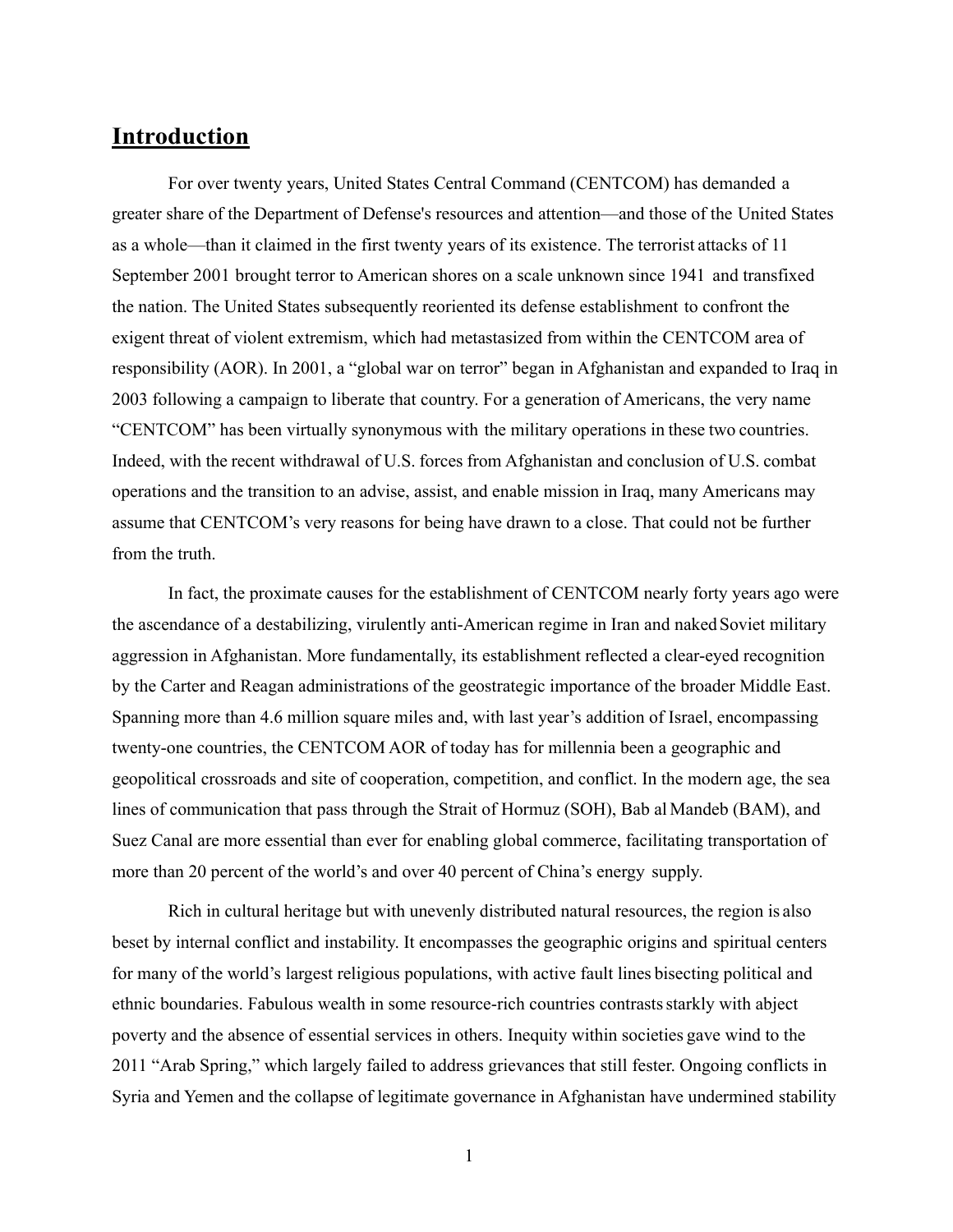throughout and beyond the region and given rise to humanitarian, refugee, and potential environmental crises.

 The conclusion of active combat operations in Afghanistan and transition to an advise, assist, and enable mission in Iraq provided an opportunity to reassess and adjust the United States' military posture in the region. Yet CENTCOM's core mission, to direct and enable military operations and activities with allies and partners to increase regional stability in support of enduring U.S. interests, remains virtually unchanged from the day of its establishment, and just as relevant now as then. The foundational challenges that CENTCOM was designed to confront—the destabilizing influence of Iran and strategic competition—are more salient now than ever. Meanwhile, a twenty-one-year campaign against violent extremist organizations (VEOs) has prevented further attacks on the American homeland but has not eradicated a potent threat that yet lurks in the un-governed and under-governed corners of the CENTCOM AOR. Within the Central Region, the United States faces four of the five named threats identified in the 2018 National Defense Strategy (NDS): Iran, China, Russia, and VEOs. Among these are a potential antagonist in any interstate, Middle Eastern conflict—Iran—and the most immediate threat to the American homeland—VEOs. These remain, therefore, CENTCOM's first and second priorities, respectively. And while we might prefer otherwise, the fact remains that China and Russia have made the CENTCOM region a primary theater of strategic competition, fostering predatory economic ties while seeking regional influence and assured access. Competing in this arena constitutes CENTCOM's third strategic priority.

 Despite these continuities, inevitable and appropriate adjustments to American posture in the region are prone to misinterpretation by American partners and adversaries alike. Suspecting that the United States is eager to put the last twenty-one years—and the region as a whole—behind it, partners are hedging, and competitors are exploiting the opportunity to gain influence. From its inception, CENTCOM has been responsible for the stability and security of an "economy of force" theater—one that offered valuable returns on modest, prudent investments designed to secure and stabilize a region with outsized influence on global commerce and energy supply, and in which VEOs have proliferated and expanded globally over the past generation. Even in the midst of global competition, the Interim National Security Guidance recognizes the importance of these investments, but the impulse to compensate for a perceived *over*investment in the region these past twenty-one years bears inherent risks. Most importantly, acting on this misperception threatens to undermine the confidence of partners in the region, compromising our ability to leverage longstanding relationships and wield influence as we have historically: with a light-yet-responsive touch and with a small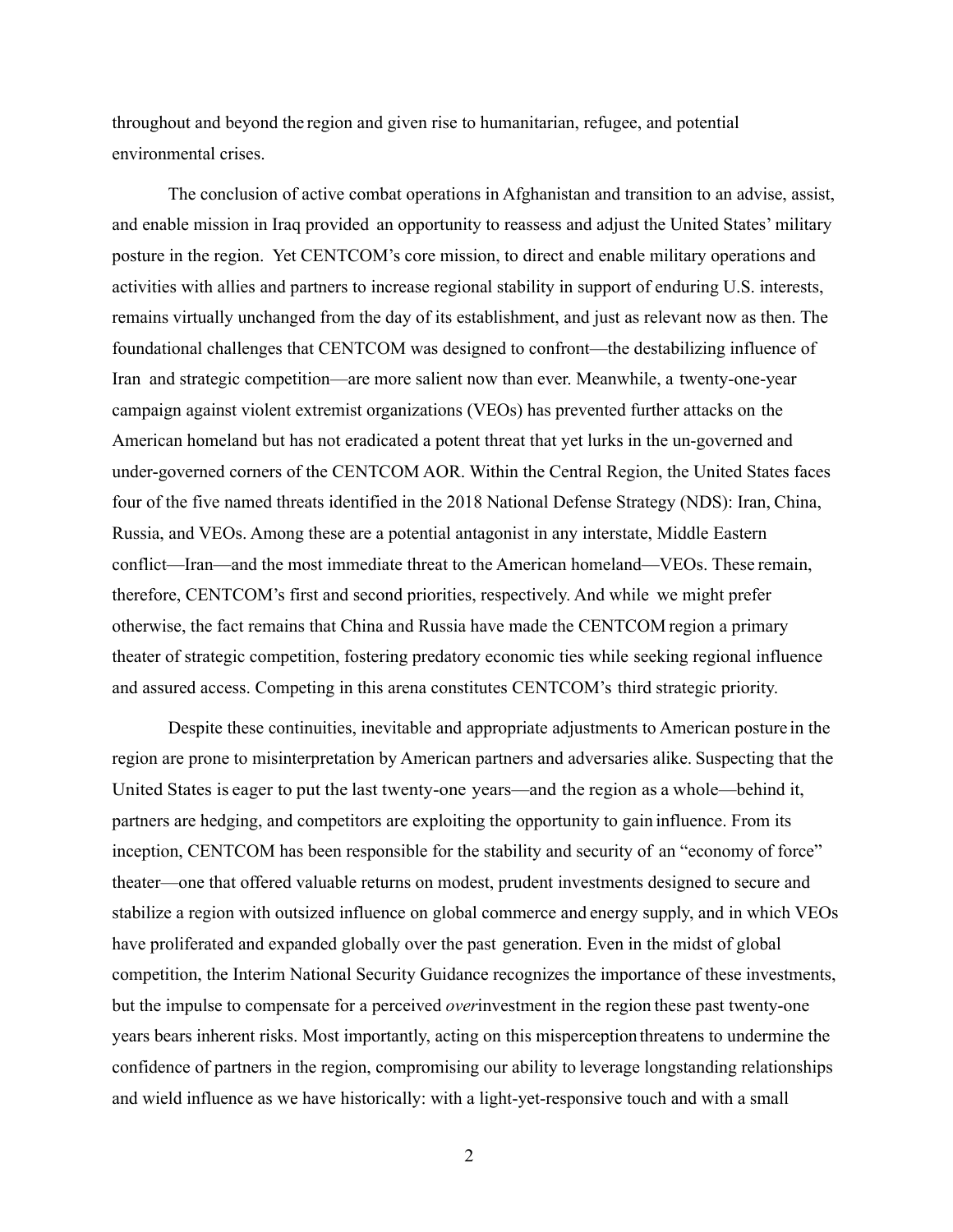footprint that can rapidly expand as circumstances demand.

 CENTCOM plays an integral role in reassuring these partners and allies of the U.S. commitment to regional stability and to advancing shared interests, including by participating in operations and exercises throughout the region. Israel's shift from the EUCOM to CENTCOM AOR opens the doors to numerous strategic opportunities—including by enabling CENTCOM to more closely align our regional partners against common threats, such as those posed by Tehran. The United States remains steadfast in its commitment to Israel's security and to supporting Israel's right to defend itself, and CENTCOM will continue to support the expansion of Israel's military ties with regional counterparts through training, joint exercises, and other defense cooperation efforts.

 The normalization agreements between Israel and the Gulf are historic, and they follow in the footsteps of the peace treaties signed by Egypt in 1979 and Jordan fifteen years later. Both Egypt and Jordan remain strategic partners. Egypt maintains a strong defense relationship with the United States on counter-terrorism (CT) and maritime and border security efforts, and provides critical access, overflight, and Suez Canal transit for U.S. forces. Our decades-long partnership enables us to work with Egypt on areas of disagreement while continuing to address challenges throughout the Middle East and Africa together. Jordan is likewise one of our most committed partners in the Middle East, as well as being a key partner in the Defeat-ISIS coalition. The close partnership with Jordan is essential to U.S. operations across the region.

 Maintaining our influence and safeguarding American interests requires a whole-ofgovernment approach and the agile deployment of limited resources to blunt challenges and seize opportunities as they emerge. But it further demands a demonstrable commitment to regional partners, upon whom security in the CENTCOM AOR must ultimately depend.

## **Iran**

The greatest single day-to-day threat to regional security and stability remains Iran, which challenges the United States and its allies by pursuing regional hegemony, breaching its Joint Comprehensive Plan of Action (JCPOA) commitments, and posing a conventional threat to partner nations while facilitating and conducting coercive and malign activities. With the largest military in the Middle East, Iran has developed and amassed sophisticated ballistic missile forces and is at the cutting edge in the development of aerial and maritime unmanned systems. With their potent offensive capabilities, these weapon systems enable Iran to threaten its neighbors and menace the free flow of commerce throughout the region, negatively affecting global trade and the world's energy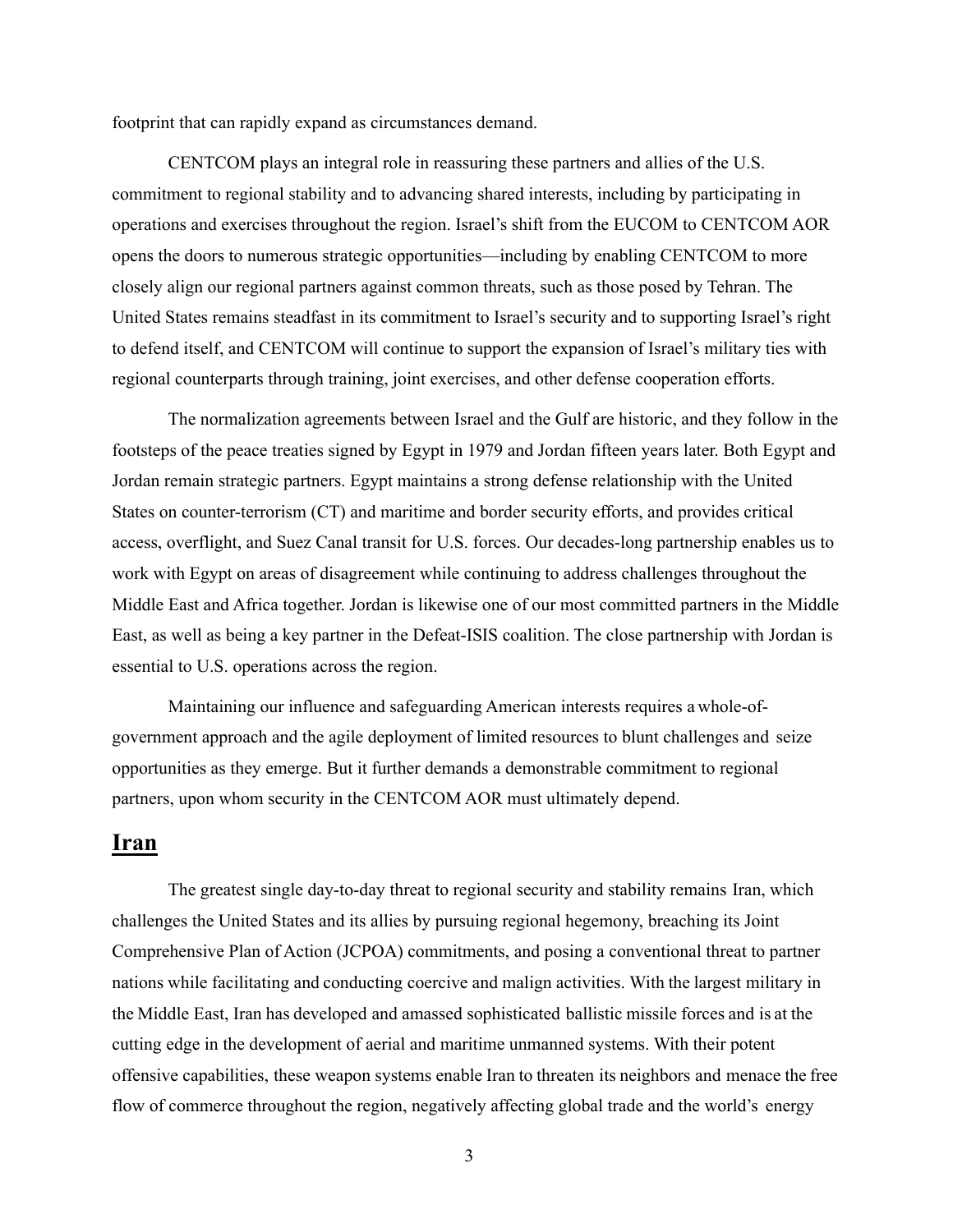supply. Over the past year, Iran used these weapons to attack and seize merchant vessels in the Strait of Hormuz, Gulf of Oman, and northern Arabian Sea.

Iran views the United States as its greatest enduring threat and obstacle to regional hegemony; it continues a multi-faceted approach to remove U.S. forces from the region while avoiding escalation into a major conflict. Though it has not conducted direct attacks on U.S. forces since January 2020, Iran continues to threaten current and former U.S. officials and enable its proxies to conduct implausibly deniable attacks on deployed U.S. forces. The risk of miscalculation and escalation remains high because of Iran's strategic calculation that it can simultaneously and discretely engage in diplomacy *with* and a proxy campaign *against* the United States. Moreover, Iran's command and control of its proxy and affiliated militias has changed following the 2020 death of Quds Force commander Qasem Soleimani, which may create challenges for Tehran's ability to govern the initiation and escalation of violence directed at U.S. and Coalition Forces. Iran continues to violate sanctions and embargos, proliferate weapons to its network of proxies and affiliates, terrorize mariners, and seize shipping in international waters. While Iran is not currently pursuing nuclear weapons, it has developed ballistic missiles that could be configured to deliver them and has conducted numerous launches to test those missile systems. These actions continue to demonstrate Iran's defiance and willingness to undermine international norms with threats against U.S. interests and those of our partners and allies.

#### **Iranian Activities in Iraq**

In Iraq, Iranian-Aligned Militia Groups (IAMG) increased attacks throughout the first half of 2021, targeting U.S. forces with unmanned aerial systems (UASs) for the first time. In early July, IAMGs paused such attacks in the hope that the U.S.-Iraq Strategic Dialogue and forthcoming Iraqi elections would eject American forces through political and diplomatic means. As it became clear that Iran-aligned Shia groups had performed poorly in the October election, IAMGs directed violence against fellow Iraqis, further undermining those groups' standing and influence. When the Strategic Dialogue yielded only the end of an American combat mission rather than a withdrawal, IAMG leaders threatened a resumption of attacks on any Americans remaining in Iraq beyond 2021. In early January 2022, IAMGs briefly surged attacks against U.S. targets in Iraq and Syria but have since largely restrained operations against U.S. forces—likely due to sensitivities related to the formation of the new Iraqi government. Coalition forces remained postured to respond should the IAMGs become more aggressive.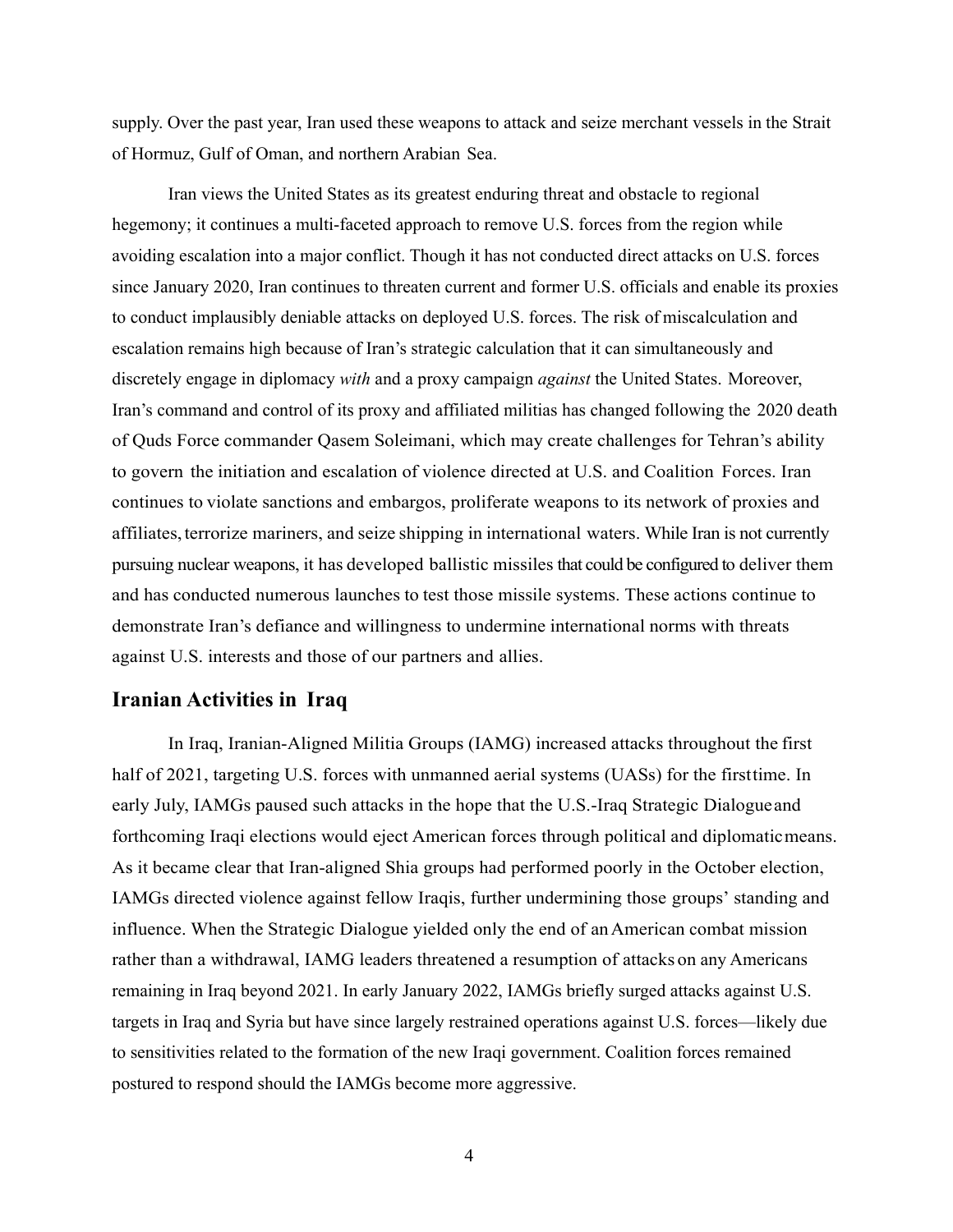The danger posed by IAMGs has not passed. As a coalition government forms in Iraq, IAMGs continue to evaluate their options and marshal—with covert Iranian assistance—the means of resuming complex UAS and rocket attacks against their fellow Iraqis, as well as U.S. and Coalition forces. Regardless of who forms the government, IAMGs are likely to continue sectarian, criminal, and anti-U.S. activities that destabilize Iraq.

#### **Iranian Activities in Syria and Lebanon**

In Syria, Iran and its proxies have been less restrained in attacks against Combined Joint Task Force-Operation INHERENT RESOLVE (CJTF-OIR). Here, Iran supports the Assad regime with the aim of maintaining the "Axis of Resistance" alliance against Israel, a sworn enemy of Tehran's revolutionary government. Notwithstanding their common support for the Assad regime, Iran competes with Russia for economic opportunities and long-term influence in Syria. Ultimately, Iran desires a permanent presence in Syria, pursuing economic opportunities to recoup significant wartime investment, increased local militia influence to maintain security, and increased soft power to gain influence over the population. To this end, Iran seeks to expand its already well-established position along the Middle Euphrates River Valley by converting local Sunnis to Shi'ism, recruiting Sunni tribal members into IAMGs, and colonizing the area with Iranian irregular forces and their families.

 Iran will continue to use Syrian (and likely Iraqi) territory as a critical hub and resupply route for maintaining its campaign against Israel. CENTCOM supports Israel's right to defend itself from threats posed by Iran and Iranian proxies. Iran will also remain focused on supporting Lebanese Hizballah, whose illegal weapons stockpiles exceed those of most legitimate partner militaries in the region. Hizballah has consistently undermined the legitimate Lebanese Armed Forces, a steadfast partner of the United States that acts in the interests of the Lebanese people, works to maintain Lebanese stability, and remains the most trusted government institution in Lebanon.

 Iran likely has decreasing tolerance for continued U.S. presence in Syria, especially as pro-Assad regime forces gain more control over the country. Accordingly, Iran and its proxies and affiliates are increasing their capabilities and planning to target U.S. and partner interests, as evidenced by multiple indirect fire attacks against U.S.-associated bases with increasingly capable systems that have evolved from typical, commercial off-the-shelf UAS models to more advanced platforms resembling improvised cruise missiles with increased speed, range, accuracy, electronic warfare-hardening, and explosive payload capacity. More troubling, increased proliferation of this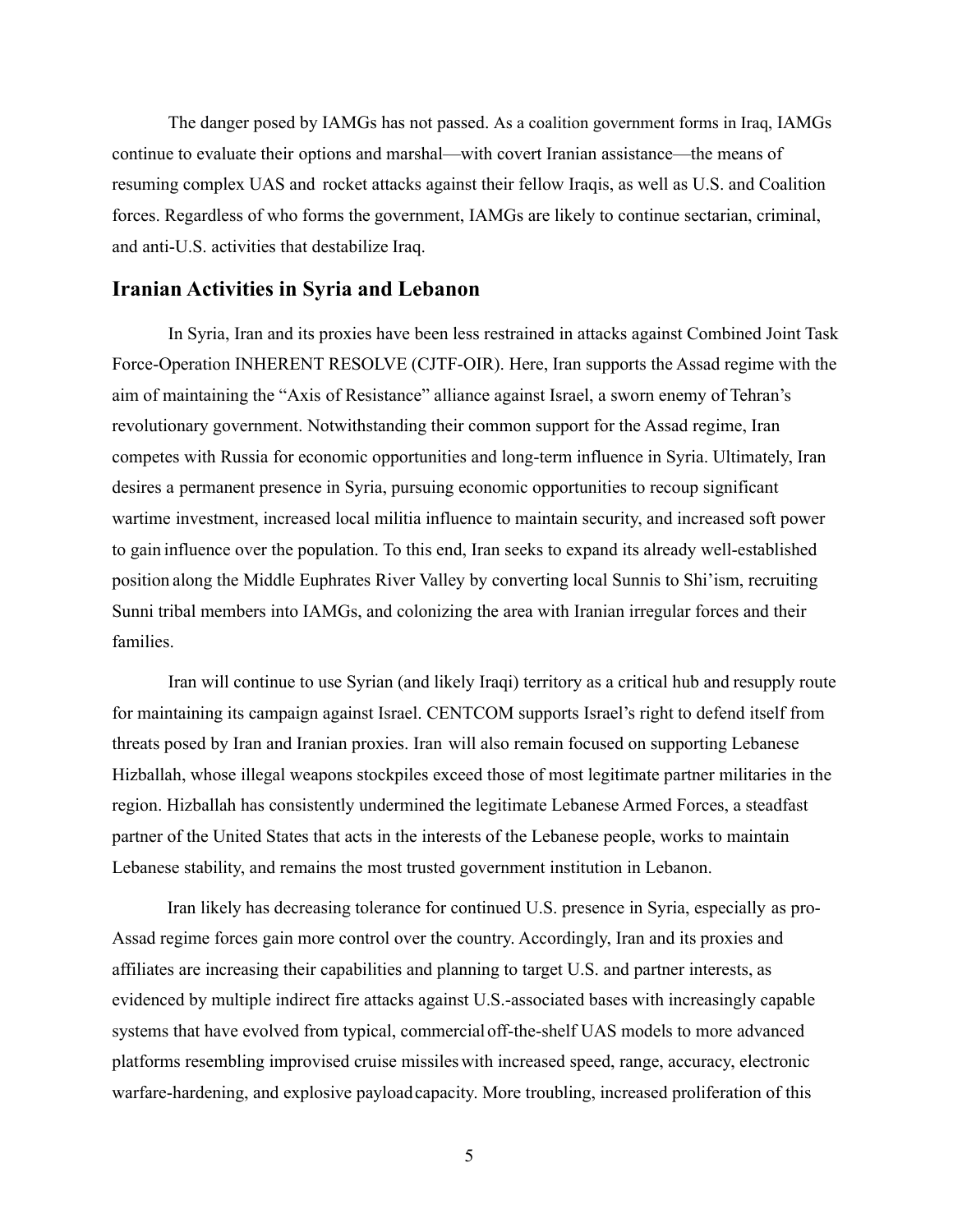advanced technology has enabled mass production of components that can be easily transported, assembled, and launched from remote locations with little to no support infrastructure. Such capabilities make it easier for non-state actors and proxy forces to acquire and employ this technology on a much larger scale at great stand-off ranges.

#### **Iranian Activities in Yemen**

The least restrained and most destabilizing of all of Iran's affiliates in the region are the Houthis of Yemen. Aside from being active combatants in that country's seven-year-old civil war, they are also engaged in a near-daily long-range fires conflict with Saudi Arabia. Wielding the most advanced UASs and ballistic and cruise missiles Iran can design, build, and smuggle into Yemen, the Houthis have targeted Saudi Arabia's largest cities and its critical oil infrastructure. Recently, the Houthis have raised the stakes further by using the same high-end Iranian weapons to target the United Arab Emirates, including the air base at Al Dhafra that U.S. forces share with our Emirati partners. Additional concerning indicators of Houthi contempt for international norms include the November 2021 breaching of the former U.S. embassy compound in Sana'a, the detention of local Yemeni staff of the U.S. embassy, and the escalating frequency of abductions, armed robberies, and carjackings in the parts of Yemen controlled by the Houthis.

 Over the past year, Iran has continued to provide Houthi forces with advanced conventional weapons (UASs, theater ballistic missiles, cruise missiles, and unmanned surface vehicles) and related technology. The proliferation of small and medium-sized UASs and sophisticated ballistic and cruise missiles to the Houthis presents the most complex and consequential threat to U.S., partner, and allied forces. In 2021, the Houthis conducted over 325 cross-border attacks with UASs and missiles. Since the start of 2022, the Houthis have conducted at least 45 cross-border attacks against Saudi Arabia and the UAE with attacks that simultaneously threaten U.S. personnel based in the region and international maritime interests in the Red Sea and Gulf of Oman. Over the past year, the Houthis made incremental advances toward the petroleum-rich city of Marib and reclaimed the areas surrounding the Port of Hudaydah following the withdrawal of Republic of Yemen Governmentaligned forces. Likely emboldened by territorial gains in western and central Yemen, as well as perceived declining U.S. support to the Saudi-led Coalition, the Houthis accompanied their campaign to capture Marib with near-daily cross-border attacks against Saudi Arabia using UASs, ballistic missiles, and cruise missiles.

In response to recent gains by the Emirati-sponsored Giants Brigades south of Marib, the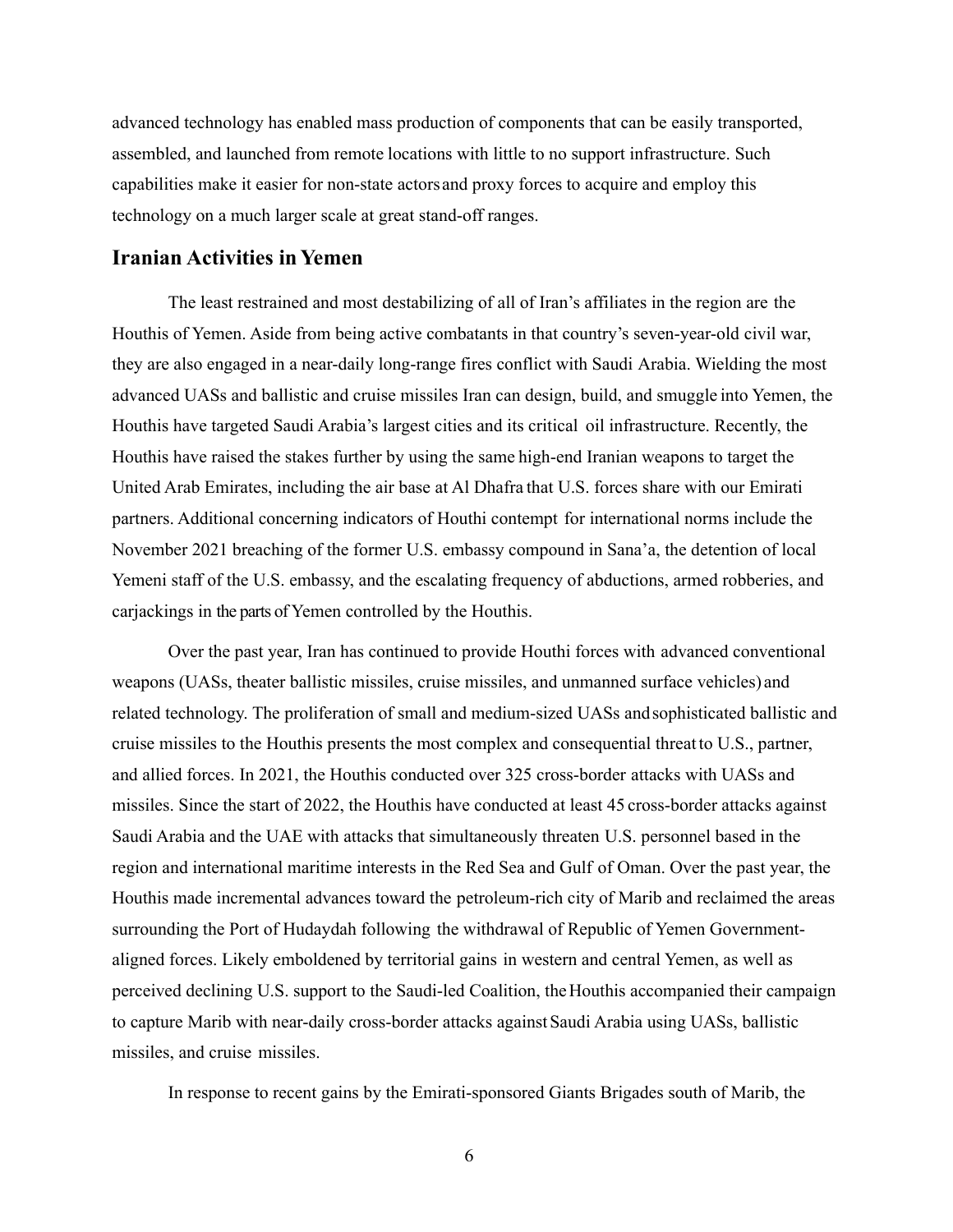Houthis expanded their missile and UAS attacks to targets in the United Arab Emirates—including civilian targets, as well as military targets at Al Dhafra Air Base, home to a substantial contingent of U.S. forces. Air defense fires by both Emirati and American batteries—including the first successful combat Terminal High Altitude Area Defense (THAAD) engagements in history—defeated this complex Houthi attack. It nevertheless demonstrated that the Houthis are prepared to further escalate this conflict using whatever means the Iranians put at their disposal, even at the risk of inflicting mass civilian casualties and threatening American forces.

 The recent attacks on the UAE fit the broader pattern of Iran-enabled Houthi missile and UAS attacks on the Arabian Peninsula, targeting both military and civilian targets, endangering civilian life, and risking global economic disruption should the Houthis successfully strike major oil infrastructure or economic hubs. Although the United States provides information and defensive assistance to Saudi and Emirati armed forces, it does not provide offensive military support. CENTCOM continues to support diplomatic efforts to end the conflict in Yemen.

#### **Countering the Iranian Threat**

Deterring Iran and its threat network depends on capabilities that provide a credible threat of a robust and timely response to Iranian aggression paired with flexible deterrent and response options that impose high costs on Iran, thereby altering its decision calculus. Accordingly, current CENTCOM planning is based on clear and unambiguous signaling to Iran and its threat network. It also makes a virtue out of the necessity to disperse forces threatened by Iranian missiles and UASs. Distributing forces more broadly outside of the most significant Iranian threat ranges not only enhances survivability but also demonstrates an increased capability to rapidly mass combat effects using dynamic force employment (DFE), agile combat employment (ACE), and bomber task force (BTF) missions. A distributed approach lowers costs, improves defensive posture, and makes it more difficult for adversaries to mass effects against U.S. and coalition assets. In addition, this approach demonstrates the flexibility, global reach, and responsiveness of U.S. forces.

 At the same time, the United States must demonstrate to our allies and partners that ours is a credible, dependable force in the region, and enable these allies and partners to contribute more effectively to their own defense. In this regard, the greatest threat to the region's security—Iran's missile force—is also a catalyst for increased cooperation in the form of Integrated Air and Missile Defense (IAMD). While this requires a willingness on the part of regional partners to share intelligence more fully and quickly than they have to date, it does not require the introduction of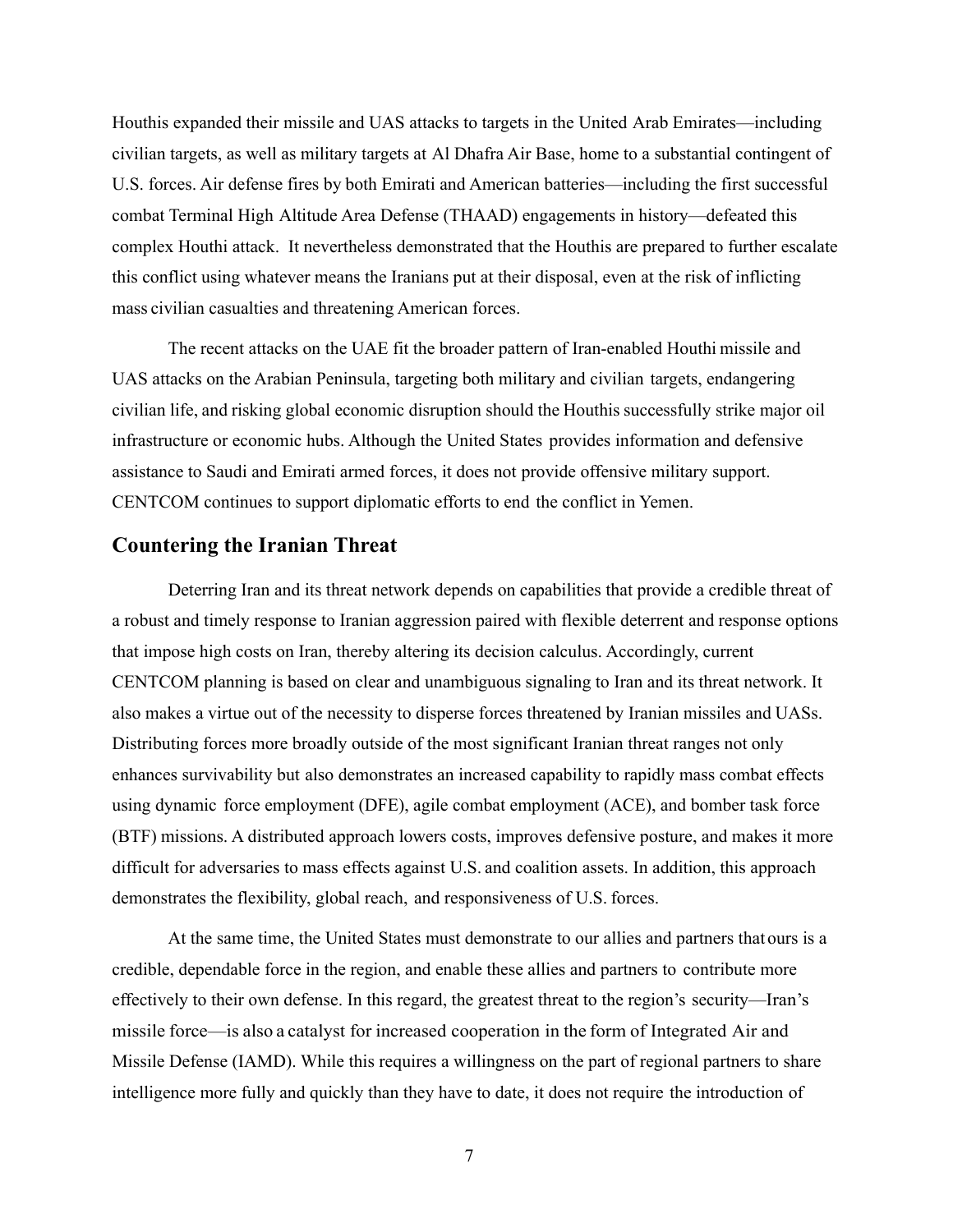foreign forces onto the soil of neighboring nations. Similarly, greater cooperation in the air domain promises greater integration and deterrent effect without provoking friction that has historically worked against collective defense in the region. This is especially true in the case of Israel, which joined the CENTCOM AOR in 2021 and has already participated in a number of multilateral exercises and fora that would have been inconceivable before the normalization agreements signed between Israel and Gulf countries in 2020.

 Aside from their obvious value to readiness and interoperability, regional exercises incorporating DFE, ACE, and BTF demonstrate allies' and partners' will and readiness to respond to Iranian aggression, thereby enhancing deterrence. Additionally, exercises provide platforms to inject strategic communications and highlight Iranian malign activities, engendering unity and signaling resolve among allies and partners. For the return on investment, such exercises are invaluable. Unfortunately, COVID and reduced budgets for exercises impinged upon CENTCOM and its components' ability to even maintain (let alone expand) existing exercises, despite a regional appetite to do so.

 CENTCOM is also hindered in its ability to achieve effective, economical collective security by delays in foreign military sales (FMS) to allies and partners, which—combined with reductions in American capabilities across the region—contributes to the perception of a wavering United States commitment to the security and stability of the CENTCOM AOR and the individual countries therein. This has provided a false narrative and an opening for America's strategic competitors in the region and undermines deterrence of Iran. Countering this impression requires credible assurance and demonstrations of America's commitment to regional security and our partnerships. This commitment includes a recognition of the importance of our security assistance enterprise and our defense industry being capable of efficiently supporting our partners' defensive needs. Moreover, CENTCOM's posture, in terms of forces, footprints, agreements, authorities, and resources must allow us the flexibility to compete with our adversaries below the level of armed conflict, leaving no doubt that U.S. combat power can rapidly flow into the region when required and that Iran will suffer grave costs for their aggressive actions.

## **Countering Violent Extremist Organizations**

While Iran remains the greatest threat to the security of the Central Region itself, ISIS, Al Qaeda (AQ), and other VEOs operating in the region will remain the most likely and proximate threat to the security of the United States and that of our citizens and interests at home and abroad.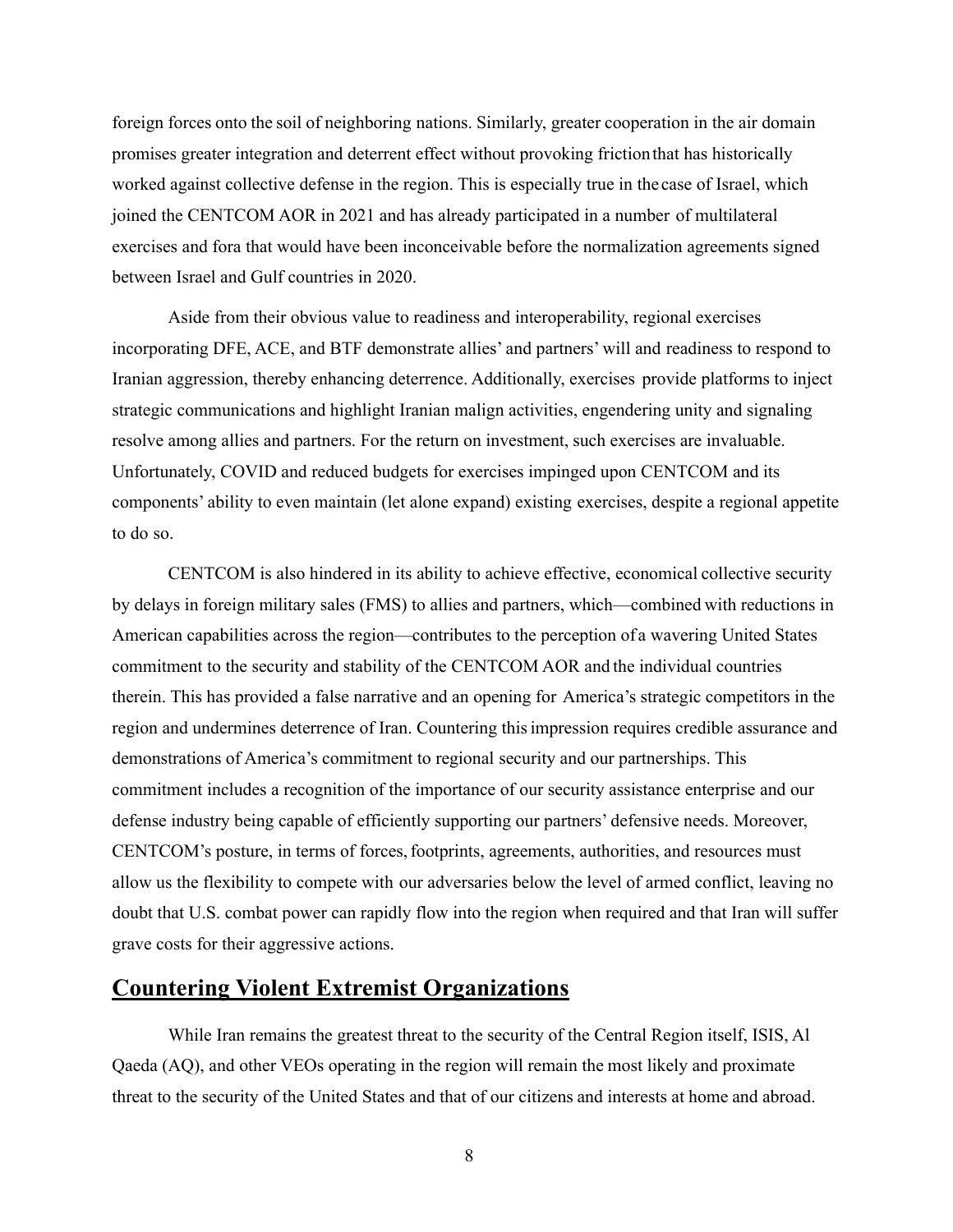ISIS and AQ are seeking to exploit a reduction of U.S. CT efforts in Afghanistan to reinvigorate their adherents and increase their ability to plot and direct external attacks. While CENTCOM and the Global Coalition to Defeat-ISIS have had extraordinary success against these VEOs, the underlying conditions that led to their growth—civil war, poor governance, a youth bulge, and scarce resources and opportunities—remain unchanged. If left unmonitored and unchecked, a resurgence of VEO capabilities could manifest with new attacks on the United States and the homelands of our allies. While VEOs have a presence in virtually every country in the AOR, CENTCOM's primary CT focus remains on those organizations with the ambition and varying capabilities to plot and conduct external operations against the United States and our allies. These VEOs principally reside in Yemen, Afghanistan, Iraq, and Syria.

#### **Yemen**

U.S. unilateral and partner-supported CT operations have disrupted and degraded Al Qaeda in the Arabian Peninsula (AQAP), rendering it ineffective and unable to conduct operations outside of Yemen. However, the group maintains aspirations to attack the U.S. homeland, with AQAP senior leadership threatening attacks against the United States as recently as October 2021. ISIS-Yemen remains an active threat group as well, although with fewer capabilities and adherents compared with AQAP. The United States retains a small, tailorable CT footprint in Yemen, supported by a regional CT headquarters that enables regional partner CT forces to monitor and disrupt these VEOs.

#### **Afghanistan**

ISIS-Khorasan (ISIS-K) poses a moderate to high threat to the Taliban and civilians in Afghanistan, and this threat has the potential to grow in the coming months and years. As the economic situation and humanitarian crisis in Afghanistan worsen, with food security continuing to deteriorate, vulnerable populations will potentially become increasingly susceptible to ISIS-K recruitment. ISIS-K continues targeting the Taliban, Shia populations, urban centers, and targets of opportunity and is attempting to expand from its historic eastern Afghanistan operating areas, as evidenced by its claims of high-profile attacks from Kunduz in the north to Kandahar in the south. ISIS-K likely will remain capable of conducting high-profile attacks throughout Afghanistan, seeking to increase recruitment, expand its operating area, and challenge the Taliban's control. Absent sustained CT pressure, ISIS-K may gain strength and be emboldened to expand its operations and target neighboring countries—as evidenced by recent attacks against Shia civilians in Pakistan. The Department of Defense assesses ISIS-K could establish an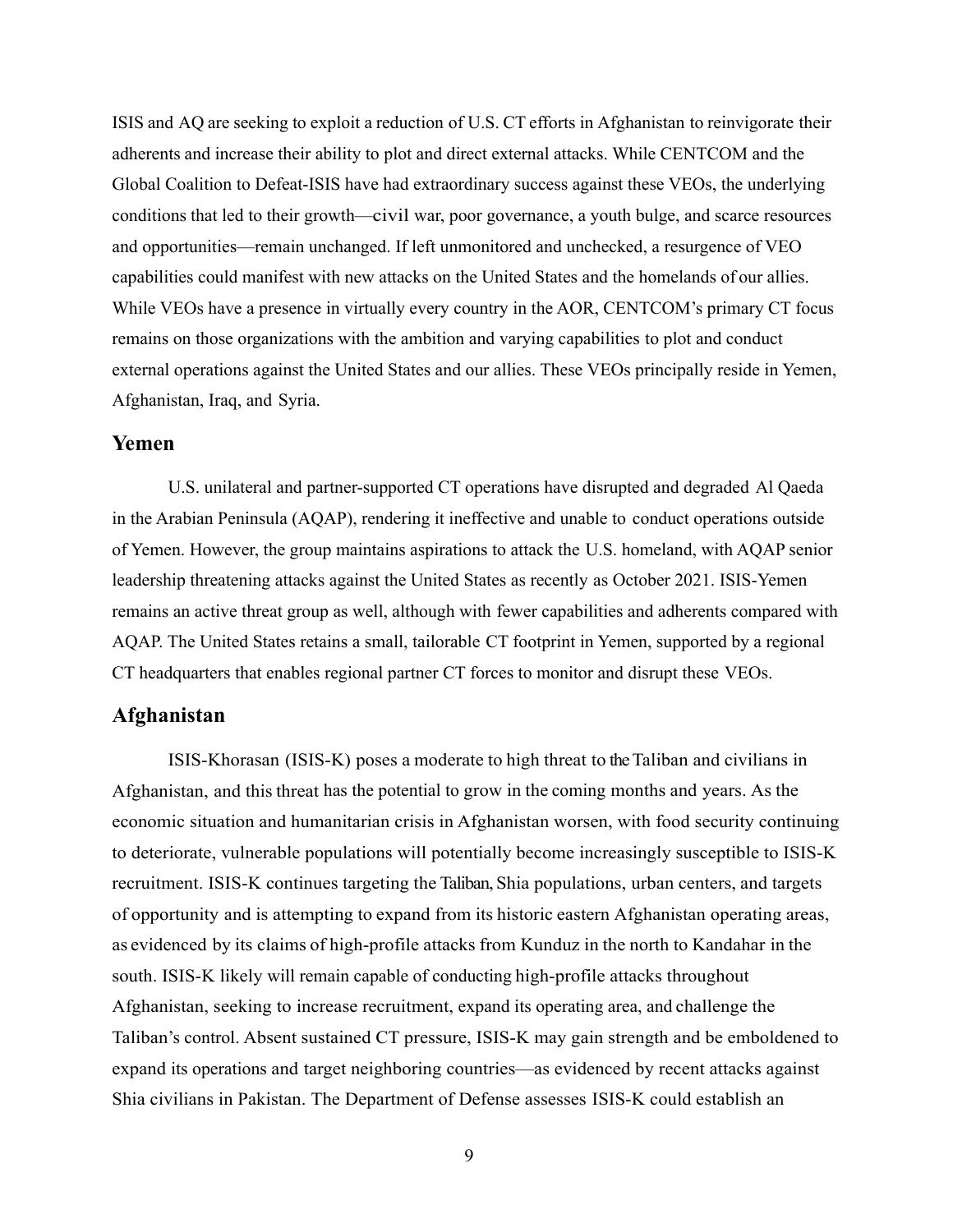external attack capability against the United States and our allies in twelve to eighteen months, but possibly sooner if the group experiences unanticipated gains in Afghanistan.

In the near-term, AQ will most likely continue to maintain a low-profile under pressure from the Taliban, which seeks international legitimacy. Given its long-standing ties with the Taliban and Haqqani Network, CENTCOM assesses some AQ elements have limited freedom of movement in Afghanistan. AQ likely still aspires to recruit and train, and if successful, restore an external attack capability against the United States and our allies in twelve to twenty-four months.

Following the August 2021 Taliban takeover of Kabul, on-the-ground CT efforts against Afghanistan-based VEOs fell largely to the Taliban. Since taking Kabul, the Taliban have prioritized internal security and begun taking steps to combat ISIS-K's ability to attack the regime in the near-term, and to reconstitute in the long-term. As 2022 unfolds, the Taliban's socalled "Ministry of Interior" (MOI) and "General Directorate of Intelligence" (GDI) likely will synchronize efforts to combat ISIS-K's urban attack cells, while focusing on developing intelligence networks to weaken ISIS-K's historic support zones in eastern Afghanistan. The Taliban's restraints and actions against other regional VEOs have been markedly less aggressive.

 For the United States, conducting CT operations in Afghanistan from "over the horizon" remains difficult, but not impossible. The loss of collection following the withdrawal of U.S. forces has exacerbated gaps in our intelligence. This limits the intelligence community's ability to provide indications and warning of VEO threats from Afghanistan. Also limited is the United States' ability to fix and finish those threats we are able to find. The resultant reductions in consistent CT pressure potentially could enable VEO groups to pose increased threats to the United States and our allies, assuming the Taliban is unwilling or unable to do so itself. Presently, CENTCOM relies on the Operation ENDURING SENTINEL Over-the-Horizon Counter-Terrorism (OTH-CT) Task Force and a finite number of UAS sorties to develop and potentially strike terrorist targets in Afghanistan.

 Additional opportunities for enhanced cooperation present themselves among the Central Asian States and Pakistan. Due to pressure from Russia (and, to a lesser extent, China), membership in its Collective Security Treaty Organization, and varied willingness to engage with the new Taliban government, the Central Asian States are measured in their support for counterterrorism cooperation in Afghanistan. Nevertheless, they remain concerned about the risk of extremist spillover from Afghanistan and will likely seek out a limited and measured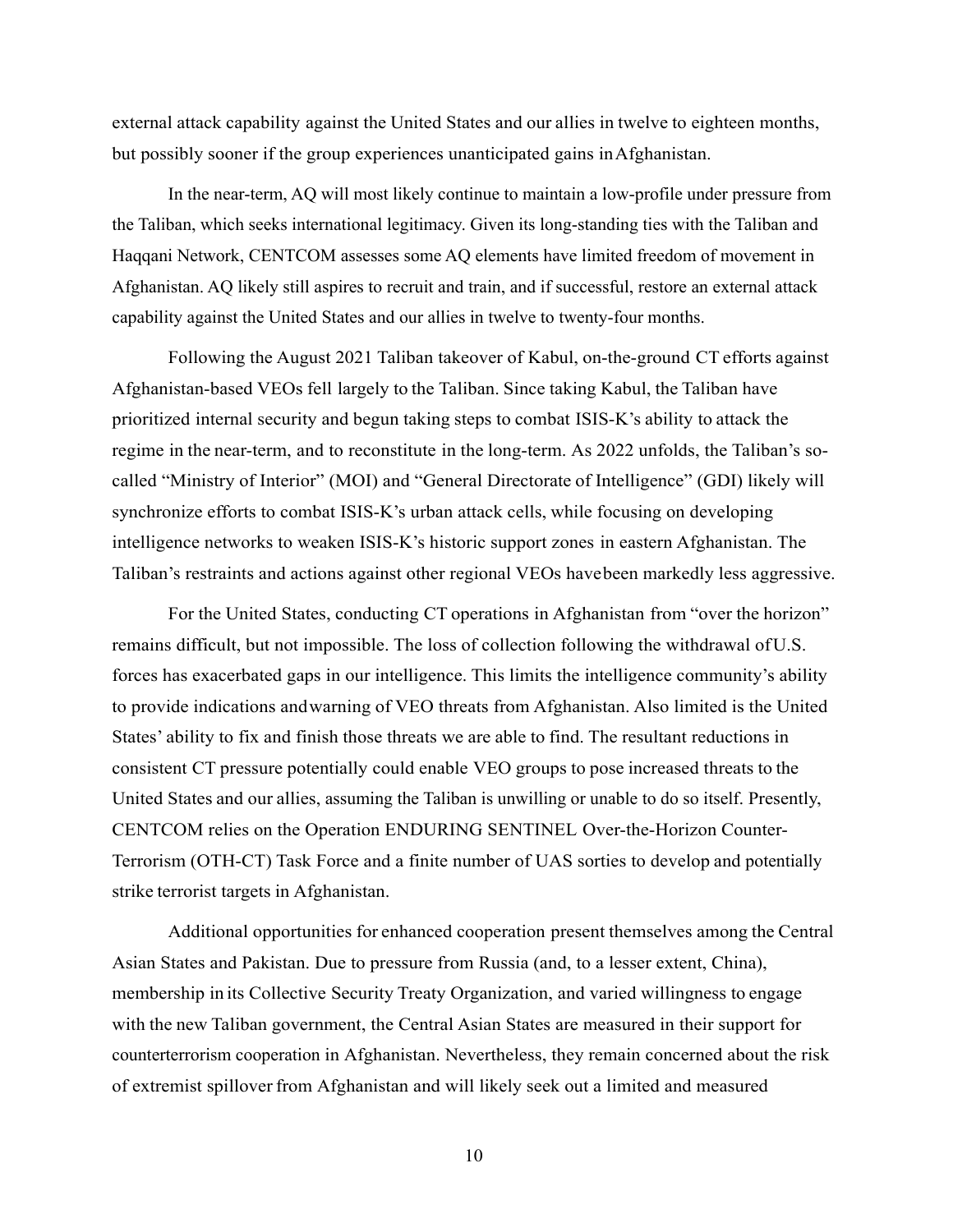expansion in U.S. security cooperation engagements while continuing to strike a balance in regional dynamics with all partners. Already, partners in Central Asia value several U.S. security cooperation activities, including support for border security activities, basic peacekeeping skills development, and Foreign Military Sales/Foreign Military Financing. Moreover, Tajikistan, Uzbekistan, and Turkmenistan, which all border Afghanistan, hold military exercises and receive training from U.S. advisors. Working across the whole-of-government with our interagency partners, as well as international partners and allies, to mitigate the growing humanitarian and economic crises will also be a critical component of effectively countering the growth of VEOs in Afghanistan.

#### **Iraq and Syria**

The threat posed by ISIS has been severely degraded in Iraq and Syria. Nevertheless, its enduring defeat has not been completely achieved. Through the combined efforts of Coalition forces under the command of Combined Joint Task Force-Operation Inherent Resolve (CJTF-OIR) and our partners in the Iraqi Security Forces (ISF), including the Kurdish Peshmerga, and the Syrian Democratic Forces (SDF), ISIS has lost territorial control and operates mostly in under-governed areas or disputed areas such as the Syrian desert or along the Kurdish Coordination Line (KCL) in Iraq. Deliberate targeting of leaders and facilitation networks has reduced ISIS's capability to conduct large-scale attacks and compelled them to rely foremost on uncoordinated, small-scale hitand-run engagements. Meanwhile, they seek to reconstitute forces and plan for more complex mass casualty-producing attacks, the most recent example being the January 2022 attack at the detention facility in Hasakah, Syria.

## *Iraq*

Despite significant progress in the Defeat-ISIS campaign, ISIS-Iraq remains a credible threat to the stability of the Iraqi government, as well as to U.S. and Coalition forces and interests in the country. ISIS-Iraq maintains the limited ability to target bases housing U.S. and Coalition forces both in the Kurdistan region and Baghdad. ISIS-Iraq is also capable of targeting supply lines, as well as U.S. and Coalition forces while in transit during training and enabling operations across the country. Improved Iraqi security in Baghdad has diminished ISIS-Iraq's opportunities for high-profile attacks there, but it has demonstrated the intent to conduct small suicide and improvised explosive device (IED) operations against soft targets. Moreover, ISIS-Iraq continues its efforts to destabilize the ethno-sectarian environment, potentially embroiling our Iraqi partners and Coalition forces in a rapidly deteriorating security environment with little warning.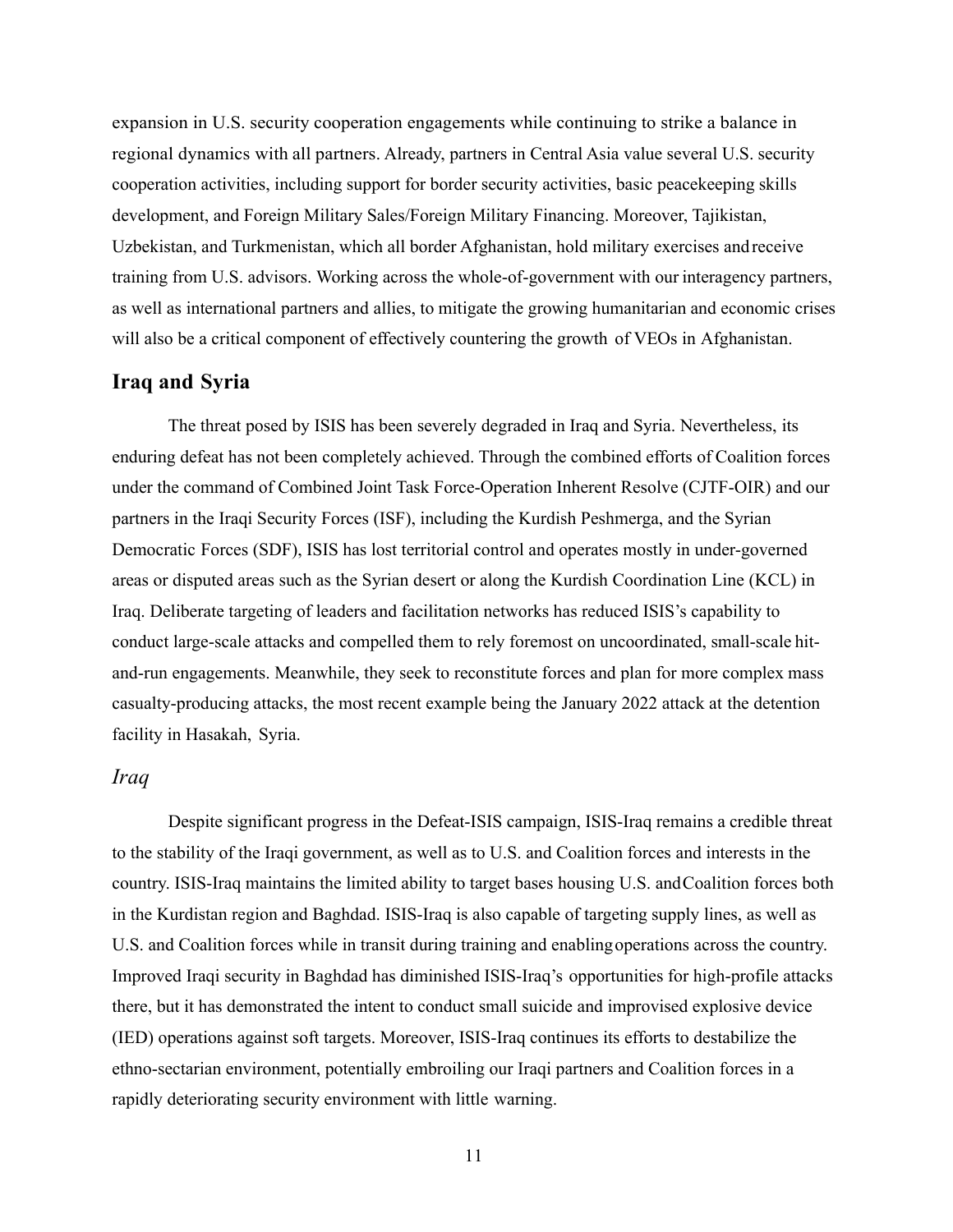Consistent CT pressure likely resulted in key leader losses, reduced access to resources and materiel, and an inability to infiltrate urban areas. These challenges almost certainly contributed to an overall decline in attacks from 119 per month in 2020 to 97 per month in 2021. Nevertheless, ISIS-Iraq remains a credible threat. ISIS-Iraq uses complex attacks and subverts authority to grow its influence and expand its insurgency and ISIS-Iraq remains operationally active in Diyala, Kirkuk, and Salah ad Din—specifically along the KCL. ISIS-Iraq relies on rural safe havens to mitigate CT pressure, and as a staging point for operations against civilian and military targets. In late 2021, ISIS-Iraq initiated a series of seemingly coordinated attacks against Kurdish interests causing dozens of casualties in Irbil, Kirkuk, and Diyala provinces as ISIS-Iraq continues efforts to stoke sectarian and ethnic conflict.

 In early December 2021, CJTF-OIR, in cooperation with the Government of Iraq, completed the transition to an advise, assist, and enable mission. Preceding this transition was the restructuring of the force to an irreducible minimum of requisite personnel and equipment, all residing on consolidated joint bases with Iraqi forces. Coalition Force advisors in the Military Advisory Group-Iraq (MAG-I) and Military Advisory Group-North (MAG-N) are working closely with their ISF and Kurdish Security Forces (KSF) counterparts in operational-level planning and battle tracking of unilateral Iraqi operations against ISIS. Special Operations Joint Task Force-Levant (SOJTF-L) contributes to this effort at the tactical, operational, and institutional levels by partnering with Iraq's Counter-Terrorism Services (CTS). Critical to this effort are the intelligence collection and fusion, logistics, and joint strike support that we provide to Iraqi-planned, led, and executed operations to defeat ISIS. Coalition Forces provide in-extremis assistance with ISR, and joint strike capabilities when required, at the request of the Government of Iraq. Finally, CJTF-OIR's Directorate of Military Assistance manages the Counter-ISIS Train and Equip Fund (CTEF), which divests materiel and financial support to the ISF and KSF. These efforts provide support to ISF and KSF counter-ISIS operations and serve as the basis for a future military-to-military relationship between the United States and Iraq. The ISF and KSF have conducted larger joint operations, demonstrating tangible progress, as well as a fundamental understanding of intelligence collection and joint fires to support more complex operations spanning multiple provinces.

CJTF-OIR is committed to its advise, assist, and enable mission, helping Iraqi forces develop operational structures and processes of sustainment, maintenance, and command/control mechanisms at echelon that are necessary for maintaining force structure and operational tempo. Essential to CJTF-OIR's advisory mission is the relationship with NATO Mission Iraq (NMI)—an important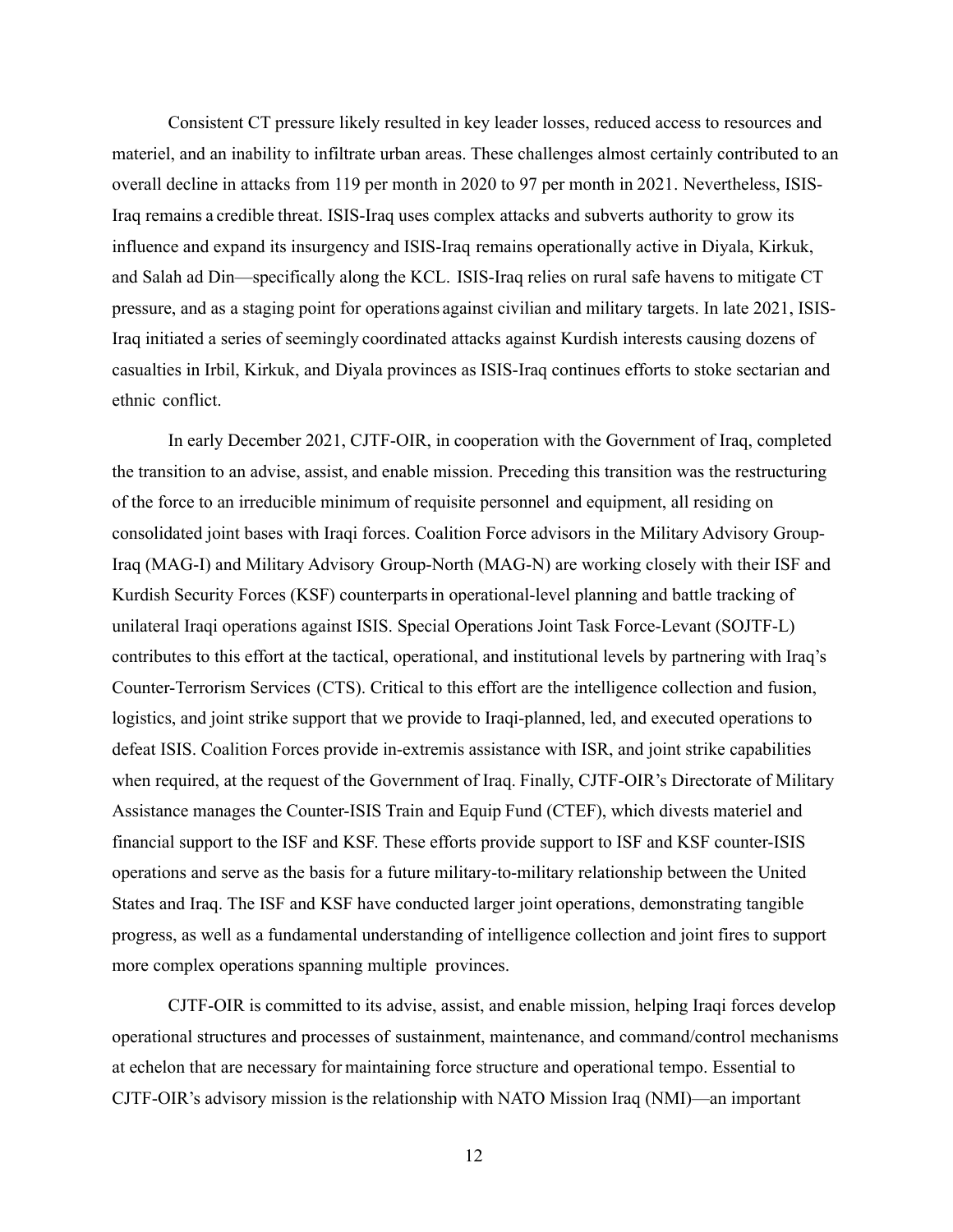initiative both for the contributions it is poised to make and for the signal it sends about our global allies' commitment to the long-term stability of Iraq. NMI provides advisory support to the ISF at the ministerial level, focusing on institutional advice in areas such as doctrine development, budgeting, sustainment processes, and personnel management. NMI's efforts are key to maintaining the operational capability of the ISF in the mid- to long-term. The NMI and OIR missions are separate but complementary, and there must continue to be a symbiotic relationship between the two as they progress. Work is ongoing to understand where gaps and crossovers exist between NMI and OIR so they can be addressed as these missions both continue to evolve.

#### *Syria*

ISIS remains a significant threat in Syria, despite the drop in the group's total claimed attacks since July 2021. The group continues to target the Assad Regime, the SDF, and local populations primarily in Homs and Dayr az Zawr provinces. These attacks are typically small-scale and rudimentary, employing small arms fire, IEDs, assassinations, and hit-and-run ambushes on security forces. A notable exception is ISIS's recent concerted effort to liberate detainees from the largest detention center in Hasakah. ISIS's ability to project power further has been degraded by persistent pressure from the SDF and CJTF-OIR, and was further reduced with the February 2022 death of the so-called "amir" of ISIS, Abu Ibrahim al-Hashimi al-Qurayshi. Nevertheless, increased conflict between the SDF and the Assad regime or Turkey—which views the SDF as inextricably linked to the YPG, a group Ankara considers a terrorist organization—would likely provide ISIS the respite it needs to recover from recent losses and expand its influence, and recent events at Hasakah demonstrate that its will is unbroken.

 The SDF have continued to demonstrate the resolve and capability to maintain continuous pressure on ISIS in northern Syria. They have remained the only reliable and effective partner in Syria and continue to improve in their capability to prevent the resurgence of ISIS in the Eastern Syrian Security Area (ESSA). The nature of the operations executed in northeastern Syria are different than those conducted in Iraq. The SDF control an area of Syria in which they are opposed not only by ISIS but also by the Assad regime, the regime's Russian and Iranian backers, and Turkey or its proxies. Thus, despite the SDF's ability to conduct operations without direct oversight from Coalition Forces, they remain susceptible to external pressures and dependent upon SOJTF-Levant for ISR, fires, and intelligence support for complex missions.

*Counter-ISIS Train and Equip Fund*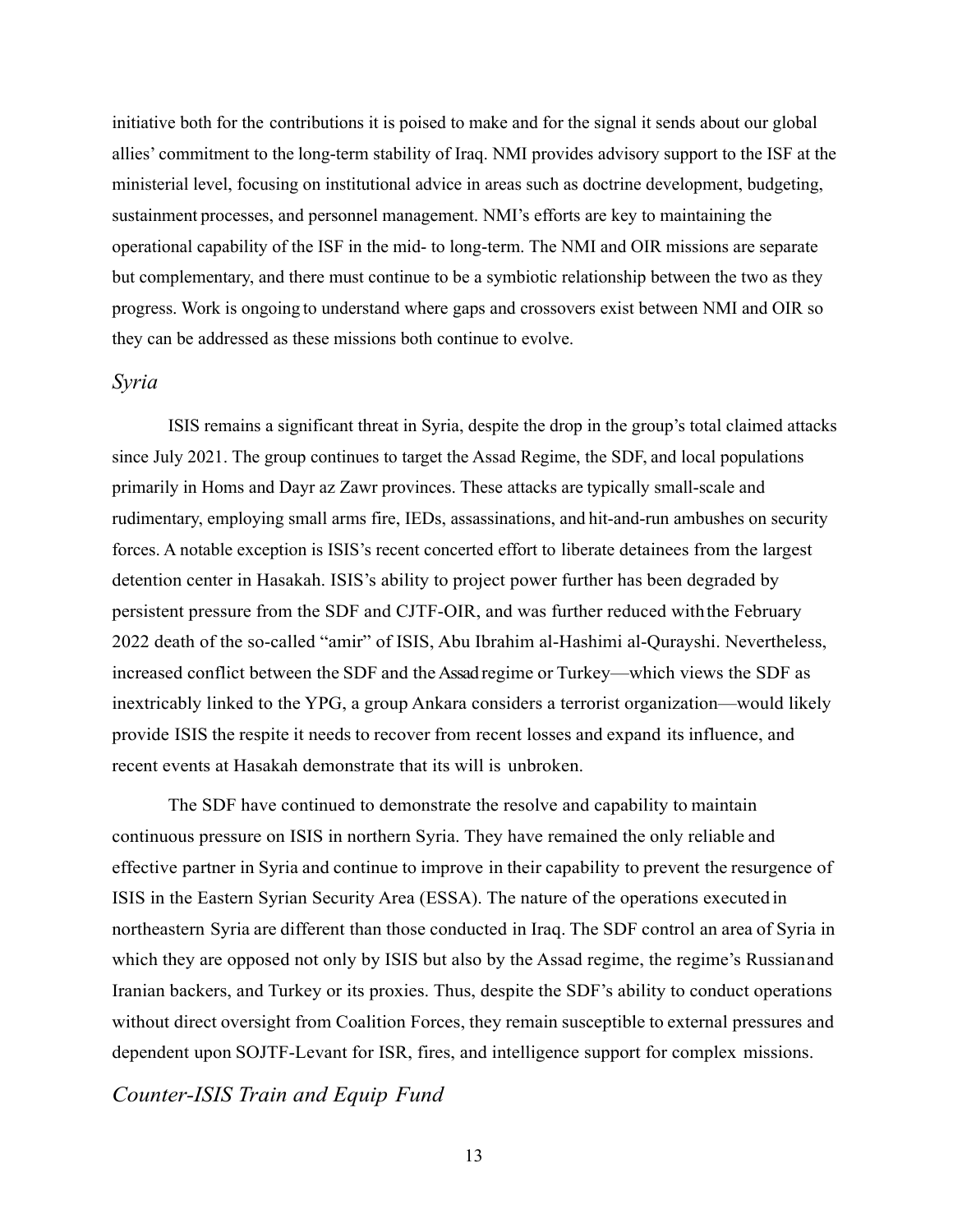Throughout 2022, our partner forces in Iraq and Syria will continue to benefit from a range of financial and materiel support provided through the CTEF, which provided \$726.9 million of critical assistance in 2021. CTEF continues to play a vital role in Counter-ISIS operations within Iraq and Syria, resulting in tremendous operational success while minimizing U.S. presence in the AOR. CTEF is a critical tool by which the Coalition enables the ISF, KSF, and SDF to meet operational requirements necessary to ensure the enduring defeat of ISIS and set conditions for continued stabilization of the region. Drawing on the lessons from the last twentyone years, CJTF-OIR has, over the last six months, tailored ISF divestments to address ISF sustainment, maintenance, and communications requirements. In Syria, CTEF expenditures for partner forces remain focused on maintaining the necessary level of capability to target ISIS cells, keep ISIS fighters securely and humanely detained until they receive due process or are repatriated to their countries of origin, and sustain vetted partners in Syria at the level required to counter the ISIS threat and help maintain security and stability in the region.

 For these reasons, any rapid reduction of CTEF appropriations risks a reversal of gains made in the security sector, the reemergence of ISIS and other VEOs, and the future stability of the region. Given the unique circumstances of Iraq and Syria, where our most reliable partners depend upon us for essential support in various capacities, CTEF provides a flexible, responsive mechanism for addressing emergent requirements and capitalizing on opportunities. As such, CTEF is essential to continued progress in the D-ISIS fight.

## **Detainees**

The limited repatriation of ISIS detainees and displaced persons in northeast Syria remains the biggest impediment to ensuring the enduring defeat of ISIS. While there has been modest progress on repatriating and resettling some of these displaced persons and some detained ISIS fighters, more needs to be done. Military force cannot resolve this festering problem, which, if not addressed by the international community, will eventually form the core of the next round of violent Islamic extremism in the region and beyond.

Presently, more than ten thousand ISIS fighters are detained in repurposed detention facilities throughout northeast Syria. These facilities are guarded by a force of makeshift SDF guards, mustered from the local population with limited training. The SDF guard force remains capable of responding to external threats against the facilities, but there remains a constant threat from internal riots and coordinated action with ISIS cells at large, as evidenced by recent events at the detention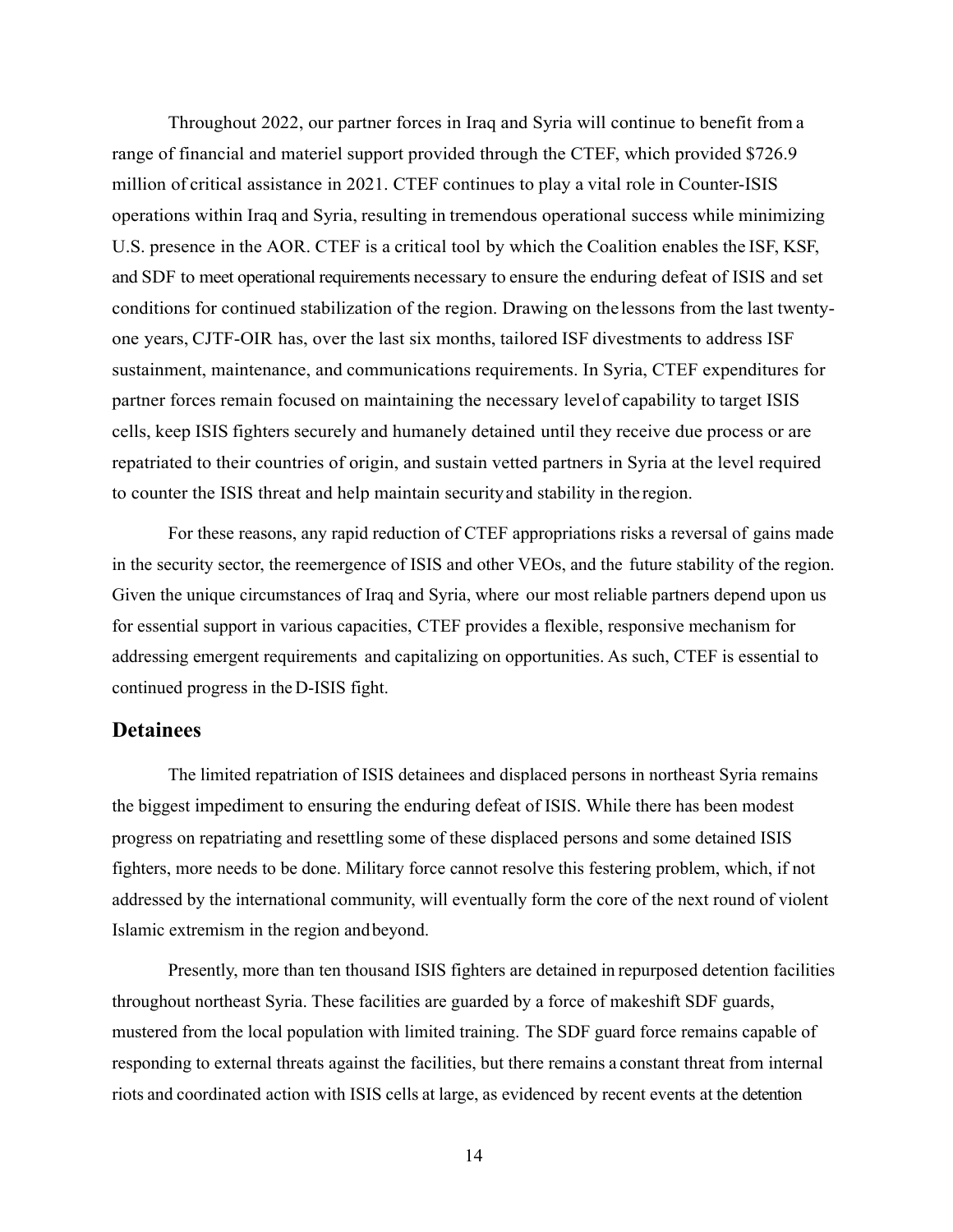center in Hasakah. Working with the SDF and Joint Operations Center-Iraq, CJTF-OIR has facilitated the transfer of hundreds of Iraqi nationals from SDF-controlled detention facilities to Iraq—but there is still more work to be done, as several thousand Iraqi ISIS fighters remain in makeshift detention facilities in Syria. CJTF-OIR has also leveraged CTEF funding to upgrade facilities and has worked to train and pay SDF guards to mitigate the threat posed by the detained ISIS fighters. Yet these measures serve only as a temporary solution until a more viable long-term one can be found.

## **Internally Displaced Persons and Refugees**

 Another challenge in the AOR is that of large-scale displacement as a result of protracted conflicts in the region. Of Syria's pre-war population of approximately 20 million, over 6 million are IDPs and more than 13 million throughout the country need humanitarian assistance. Another 6 million sought refuge in other countries. Russia and the Syrian regime have consistently limited efforts by the UN and other organizations to provide sufficient humanitarian aid to vulnerable populations in Syria, causing unnecessary suffering. The UN has identified Syria as a hotspot for acute food insecurity, with millions depending on humanitarian organizations to deliver essential aid to areas outside of regime control.

Especially challenging is the displaced persons camp at Al Hol in northeast Syria. Al Hol, which began as an Iraqi refugee camp in the early 1990s and originally hosted about ten thousand people, swelled to a population of over seventy thousand after the fall of Baghuz when ISIS lost its last remaining territory. The camp, which currently holds approximately fifty-seven thousand people, predominantly women and children, comprises a complex mix of Iraqis Syrians, and third-country nationals; both the victims of ISIS and families of ISIS live in relatively close proximity to one another. The camp remains a challenge to security forces and humanitarian providers alike due to recurring violence against camp residents, NGO workers, camp administrators, and suspected coalition collaborators. In March 2021, the SDF conducted a security operation in response to the uptick in assassinations within the camp. Assassinations decreased following this sweep but continued throughout 2021, underscoring ISIS's resilient influence and the ongoing challenge of properly managing security.

 Some women living in Al Hol camp are perpetrators of violence, while many residents, including the tens of thousands of children, remain victims and extremely vulnerable. ISISaffiliated women often act as *Hisba,* or religious police, keeping a keen eye on activities in the camp, while preying upon vulnerable camp residents through violence and intimidation. They often focus on radicalizing other residents, primarily children, through propaganda and fear to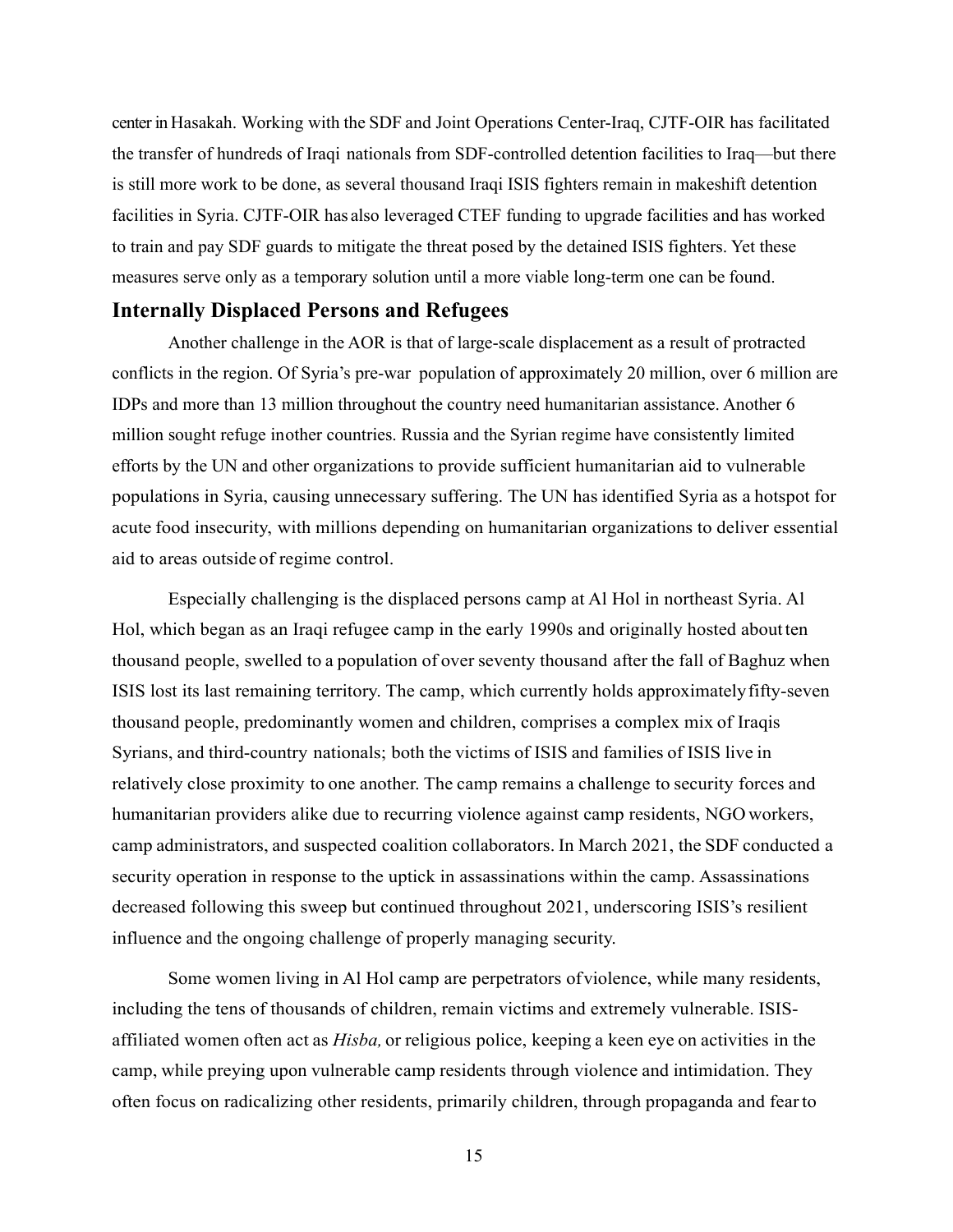ensure the second generation of the organization. Some of these children are being radicalized in the camp and are later smuggled out to be trained as future fighters and suicide bombers in ISIS camps in ungoverned locations in Syria.

 In addition to providing humanitarian assistance inside camps like Al Hol, USAID and State Department-sponsored humanitarian aid and stabilization programs in Syrian communities have attempted to fulfill the need for basic services, maintain stability, and facilitate the peaceful return of displaced Syrians to their areas of origin. In the interim, extremist elements will continue efforts to exploit the lack of a viable, internationally-supported solution to the Syrian conflict to build popular support and contribute to the reconstitution of ISIS and affiliates. The only viable solution to Al Hol is a political one, whereby nations repatriate and reintegrate their citizens and relieve the burden on the SDF.

 Other displaced persons in the AOR pose logistical and economic challenges. Following the largest airborne non-combatant evacuation operation (NEO) in history, which delivered over 124,000 Americans, third-country nationals, and at-risk Afghans to safety, many Afghans have already begun new, promising lives in the United States. Others remain at transit facilities in Qatar and the United Arab Emirates, awaiting onward resettlement. To aid in this effort, CENTCOM facilitated the establishment and support of several temporary safe havens and transportation "lily pad" sites utilizing \$140 million of the emergency Overseas Humanitarian, Disaster, and Civic Aid (OHDACA) funds provided by Congress in July 2021. Meanwhile, the United States continues to relocate Afghan allies, which will require at least two of these locations to be fully operational for the remainder of the fiscal year. Planning continues for expanded efforts at the Camp As Saliyah transit site in Qatar, and initial indications are that this effort could continue well past originally estimated end dates. Coordination with interagency partners for the hand-off of resourcing and contracting for this effort is challenged by gaps in various departments' and agencies' operational authorities and funding. For other countries that have hosted the region's refugees—among them Jordan, Lebanon, and Pakistan—the economic strain imposed on the host country systems can further exacerbate fiscal challenges and undermine stability.

A final crisis of displaced persons within the AOR is, unfortunately, largely beyond CENTCOM's ability to influence or alleviate. Over the past year, the humanitarian crisis in Yemen has remained severe, with over 16 million Yemenis subject to food insecurity and 4 million internally displaced by conflict. The World Health Organization reports only 50 percent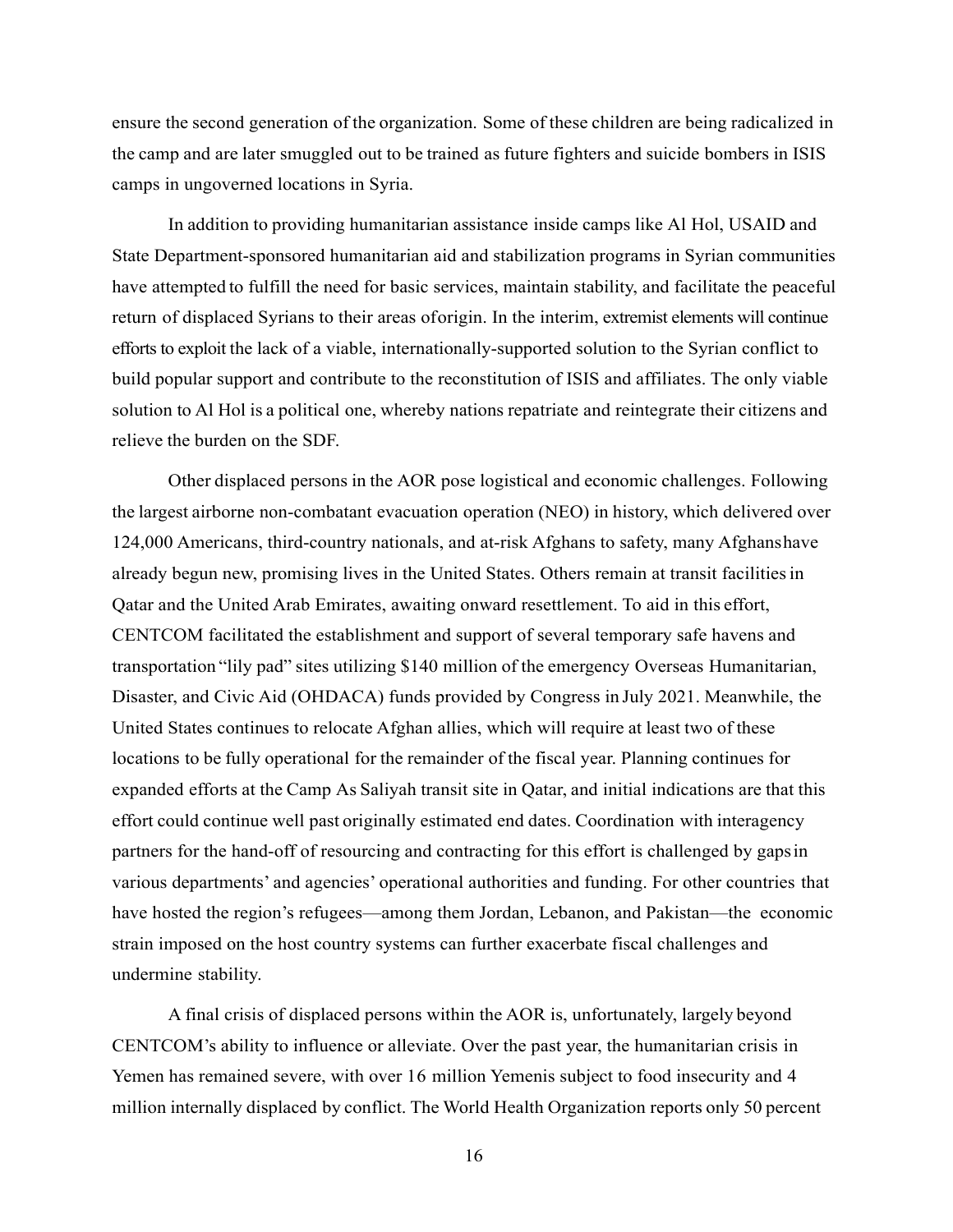of Yemen's medical facilities remain functional, and those that are open lack sufficient medical staff, equipment, or basic medicines, leaving Yemenis vulnerable to COVID-19, cholera, diphtheria, malaria, and other diseases. Yemen will remain dependent on external aid to address these critical needs. The ongoing conflict raises additional difficulties for aid workers attempting to transit to and within the country, while the Houthis also tax and abscond with humanitarian aid supplies to support their war effort. The humanitarian crisis will remain a challenge in Yemen for years to come, even after any settlement of the internal conflict, and Yemen will remain reliant on external aid to address issues such as food insecurity and healthcare shortfalls. Additionally, a structural failure of the FSO *Safer,* a permanently-moored oil tanker off the coast of Ras Isa, could quickly compound many issues in Yemen, almost certainly disrupting maritime traffic transiting the Red Sea and potentially causing an environmental disaster.

## **Safeguarding Civilian Life**

While CENTCOM strives daily to alleviate the suffering of those displaced or harmed by conflict in the region, we also recognize that combat operations can also inflict harm on civilian life and infrastructure. CENTCOM is absolutely committed to safeguarding civilian life throughout its area of operations, and across the range of military operations. Further, CENTCOM and each of its subordinate headquarters takes very seriously our legal, moral, and ethical obligations to abide by the law of armed conflict, and we recognize that respect for the sanctity and dignity of human life is inherent in our mission to ensure the security and stability of the region. Moreover, we recognize that the United States' legitimacy as the leader and guarantor of a liberal, rules-based international order depends on our demonstrated commitment to protecting innocent life.

 As the Secretary of Defense has recently acknowledged, we can and must do better in minimizing and responding to harm to civilian populations resulting from our operations. We remain committed to reviewing and improving our tactics, techniques, and procedures and fully support the Secretary of Defense-directed development of an overarching Civilian Harm Mitigation and Response Action Plan (CHMRAP). CENTCOM has already implemented preliminary changes to its method of tracking and reporting allegations of civilian casualties. Process improvements include the establishment of a civilian casualty working group, increased interagency coordination to improve deconfliction processes, and the resumption of publication of monthly CIVCAS reports by CJTF-OIR. This working group will provide additional oversight of the reporting and investigation chain that was previously conducted predominantly outside of the combatant command headquarters.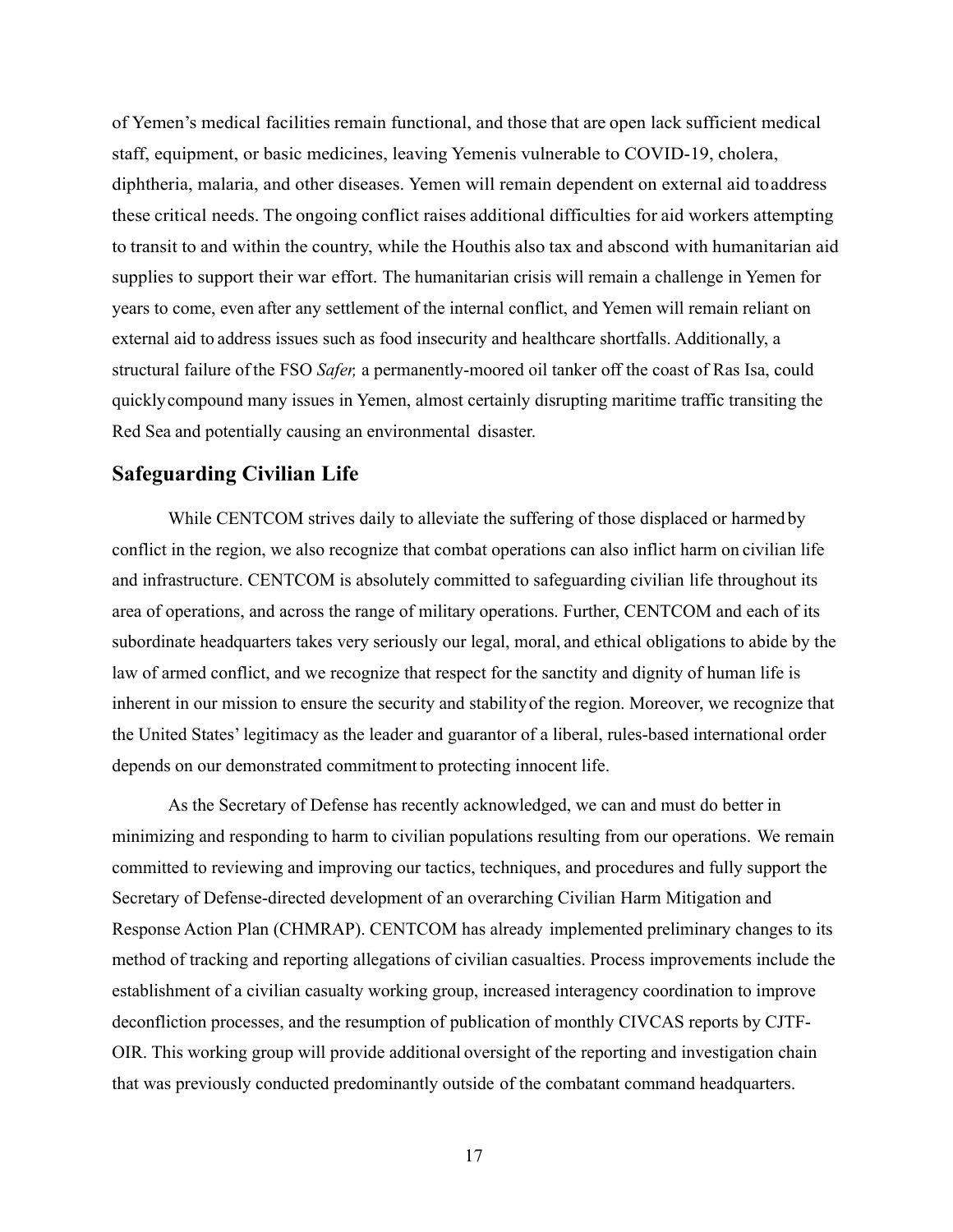CENTCOM appreciates the opportunity to contribute to the CHMRAP and will swiftly implement and fully support the Secretary's direction.

Although CENTCOM is fully committed to the principles of the Law of Armed Conflict and U.S. policies that in many cases far exceed what international law requires, we cannot offer guarantees against the unintended loss of civilian life in the future. Our adversaries in the AOR do not merely lack our regard for innocent life—they deliberately abuse and jeopardize it with a goal of protecting themselves and using civilian casualties to conduct information operations against the United States. Moreover, U.S. forces, which often operate in complex, hostile environments, always retain the inherent right of self-defense. In the fog and friction of combat, individuals and their commanders must sometimes make difficult decisions—literally with lifeor-death consequences—under intense pressure and with sometimes imperfect information. Hesitation can cost lives, as can well-intended action.

When an allegation of civilian casualties occurs, CENTCOM and its subordinate headquarters will report it to Defense Department leadership, acknowledge it, investigate it, and take whatever action is appropriate to ensure accountability and improve CIVCAS prevention and mitigation measures. CENTCOM did so in the wake of the MQ9 strike in Kabul on 29 August 2021. Our commitment to minimizing the risk to civilian life was further demonstrated in the recent raid that resulted in the death of ISIS leader Abu Ibrahim al-Hashimi al-Qurayshi. Rather than target him with an airstrike, we accepted increased risk to U.S. forces by launching a raid, expressly planned to separate noncombatants in the objective area from the ISIS leader and his subordinates. Notwithstanding the regrettable loss of noncombatant lives when the terrorist or one of his wives detonated an explosive on the third floor of his residence, U.S. forces took extraordinary measures to clear the objective area of civilians, and in so doing protected no fewer than ten of them from harm. This is a standard of care for civilian life that is virtually unprecedented in the history of armed conflict, and it is one that CENTCOM will continue to uphold into the future.

## **Strategic Competition**

 As the historical and enduring crossroads for overland and maritime trade between Europe, Asia, and Africa and home to half of the world's proven oil reserves, the CENTCOM AOR constitutes geo-strategic "key terrain" and a potentially decisive theater for strategic competition with the People's Republic of China (PRC) and Russia. Within the AOR, an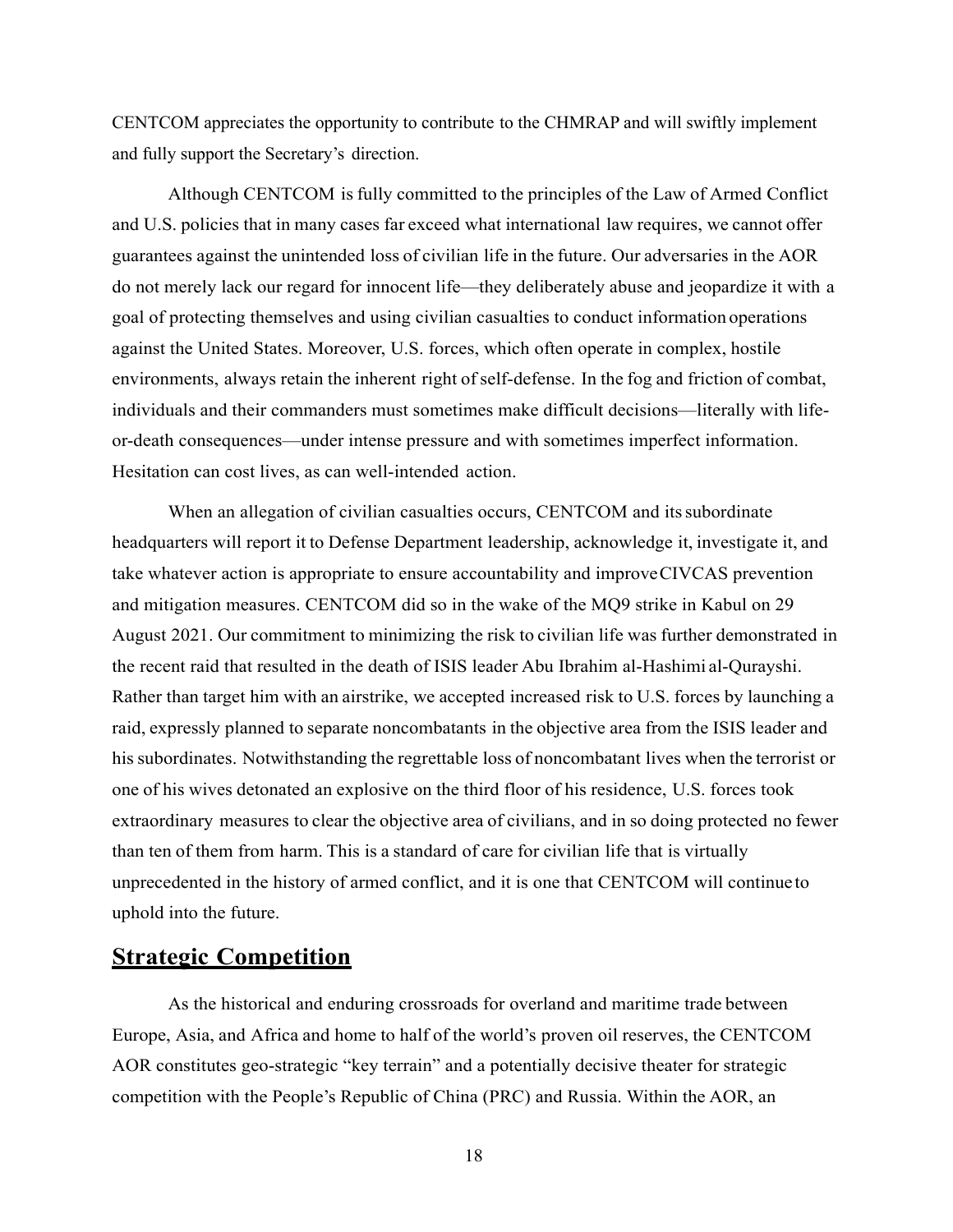expansionist PRC and a resurgent Russia seek to shift alliances and gain influence, seeking leverage through tools such as state-sponsored investment, to achieve assured access and key resources to support their national objectives. The PRC and Russia have tailored their regional approaches to suit their specific goals and have expanded military cooperation with many regional countries through both arms sales and exercises. The PRC has expanded its presence through its Belt and Road Initiative (BRI), COVID- 19 diplomacy, debt-trap infrastructure investments, and the proliferation of 5G technology that will provide opportunities for political coercion and military exploitation. Similarly, Russia has reinforced its enduring military and economic presence in Syria, expanded its economic presence in and defense relationship with Egypt, and seeks to increase influence over regional energy resources and transit routes. In Central Asia, proximity to the PRC and Russia and a relatively minor U.S. presence mean every interaction between the U.S. and Central Asian states holds significance for our regional CT and strategic competition policy priorities. Ultimately, the PRC and Russia seek to expand their influence and subvert the international rulesbased order at the expense of U.S. interests and those of our allies and partners.

 The PRC and Russia also engage Iran to further their own interests while working against those of the United States. Both the PRC and Russia hope to position themselves as key economic partners for Iran, anticipating sanctions relief and priority access to development contracts and markets. In October 2021, Iran announced it would sign a strategic partnership with Russia similar to the agreement Tehran signed with Beijing in March 2021. For the PRC, the agreement ensured a reliable energy supply, hedging against any U.S. attempts to block other sources of oil. Moscow, meanwhile, advocated for a reinstatement of the JCPOA while helping Iran develop military capabilities that enable its destabilizing regional activities. Ultimately, neither the PRC nor Russia will align itself so closely with Iran that it jeopardizes its ability to court other economic and military partners in the region, but both will continue to use Iran as a useful foil against the West, reaping economic benefits as they do so.

 Yet the geography and political contours of the region do not overwhelmingly favor the PRC or Russia. To the contrary, the bisection of the Eurasian landmass by the Central Region provides key terrain and a dominant position for the United States to strategically compete with the PRC and Russia through a range of security cooperation ventures, including border security, counter-narcotics, CT, and defense institution building. Because of these relationships, the United States remains the "partner of choice" for most countries in the region in comparison to Russia or the PRC. While we must compete to retain this favorable position, it remains ours to lose. In Central Asia, where

<sup>19</sup>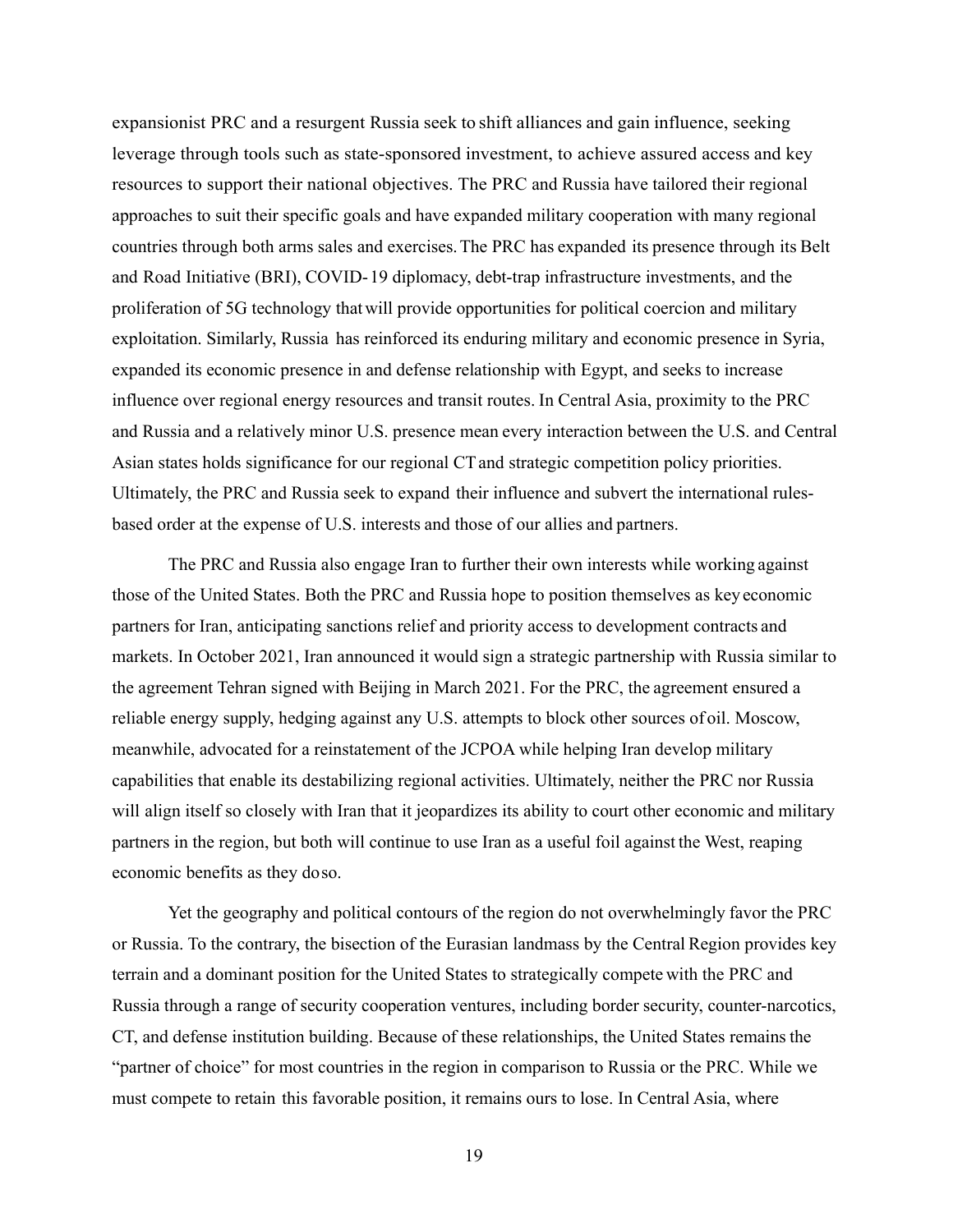proximity *does* afford Russia and the PRC certain advantages, many nations are interested in closer relations with the West and share CT concerns with the United States, presenting opportunities to find and cultivate common ground.

## **The People's Republic of China**

The PRC, which is the world's largest importer of oil, currently imports roughly 46 percent of its crude oil and 36 percent of its natural gas from the CENTCOM AOR. It continues to cultivate trade relationships, infrastructure development projects (on which it depends to absorb its excess industrial capacity), economic investment, and comprehensive partnerships among the region's states. The PRC continues to expand influence in the Arabian Gulf and Northern Arabian Sea is supported through port development and investment programs such as those in in Gwadar, Pakistan, and with the United Arab Emirates, which are central to the PRC's regional strategy.

 Throughout the past year, the PRC has engaged with nearly every country in the AOR, using trade, the BRI, COVID-19 diplomacy, and other humanitarian assistance to support its strategic objectives and expand its influence. The PRC particularly enhanced its cooperation and influence with Iran by securing a twenty-five-year economic agreement, dampening the effects of international sanctions and providing the Iranian regime an economic lifeline. The PRC also initiated the accession process for Iran's full membership in the Shanghai Cooperation Organization (SCO), while adding Egypt, Qatar, and Saudi Arabia as dialogue partners. Additionally, the PRC advanced its status as an arms supplier to the region, providing military equipment to Saudi Arabia, Iraq, Egypt, and the UAE, at discount prices and without preconditions, attempting to supplant the U.S. as a "partner of choice."

 Aside from foreign military sales that can displace our U.S. security assistance relationships, the PRC conducts multilateral military exercises in the region and is postured for further collaboration. The People's Liberation Army Navy maintains a constant presence and is active in the region, conducting a wide range of peacetime operations to protect the PRC's maritime trade, assets, and personnel. This presence includes the Naval Escort Task Force, which operates in the Gulf of Aden and uses Djibouti as a sustainment hub. From there, the PRC can quickly project naval power into the Red Sea, the Bab al Mandeb strait, and the Gulf of Aden.

### **Russia**

Over the past year, Russia has sought to portray itself as a regional powerbroker and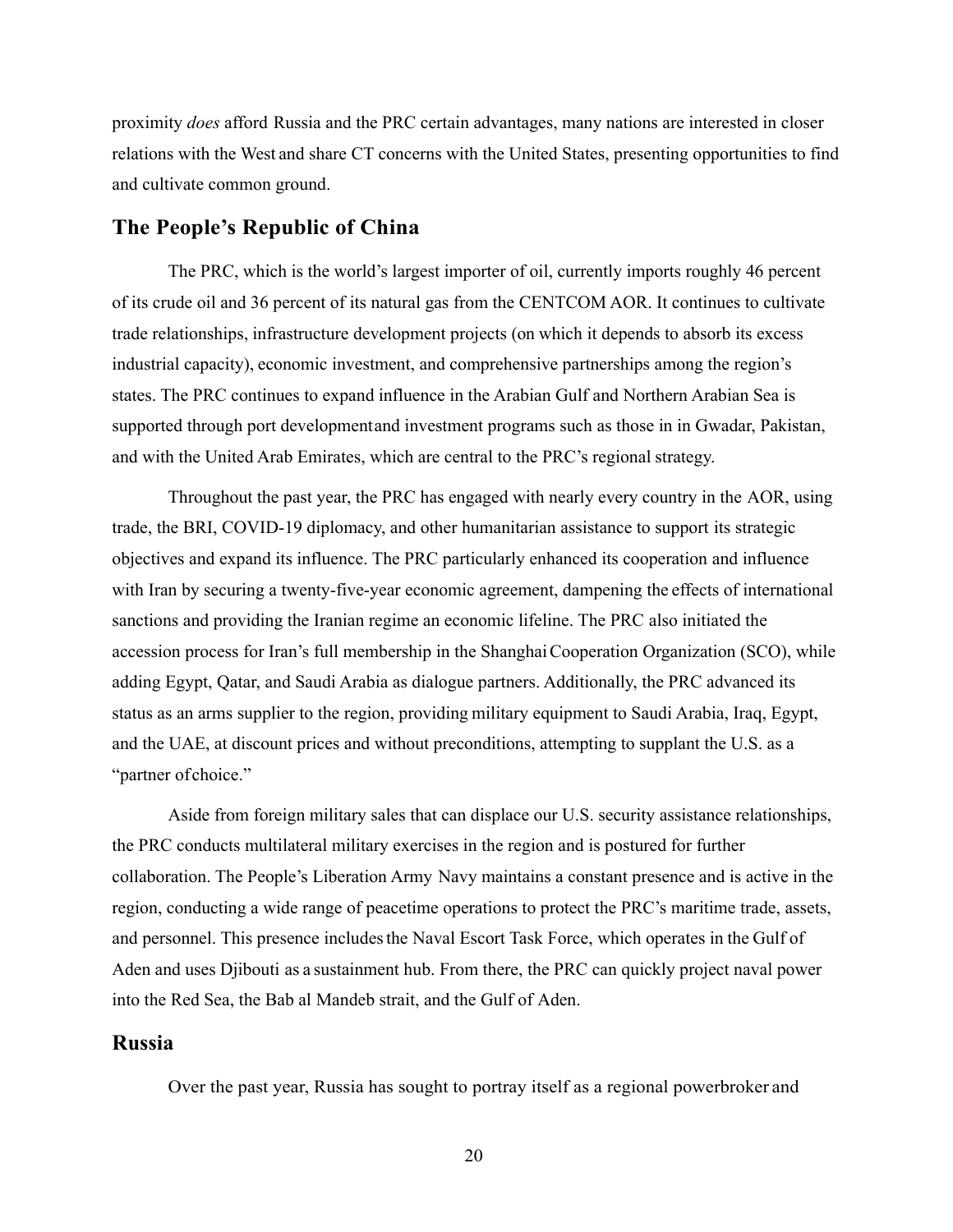reliable partner on the global stage while also attempting to undermine U.S. positions and relations in the CENTCOM AOR. Russia maintains a largely opportunistic approach to its engagement with countries in the Middle East while viewing its influence in the Central Asia region as vital to its national security interests. Moscow responded to the U.S. withdrawal from Afghanistan by pressuring Central Asian states to refuse support from the U.S. and reinforcing its own position as the area's primary security partner through military exercises and advocating for the Russian-led Collective Security Treaty Organization (CSTO).

Additionally, Russia has solidified its military presence in Syria, where it asserts its position in international fora to increase its influence in the region and pressure the United States to withdraw. Russia has demonstrated the ability to project forces, test weapon systems, and routinely interfere with Coalition D-ISIS operations. To date this has included the exploitation of the space environment, electronic warfare, GPS jamming, and the use of private military companies. Since 2015, Russian armed forces have conducted kinetic actions in Syria at the behest of the Assad regime.

Russia has further developed forces and footprints capable of sustaining extra-territorial military operations. One example is the Russian naval base in the Syrian port of Tartus, for which Russia recently signed a forty-nine-year lease and announced plans to invest \$500 million in port development. This base allows up to eleven nuclear-powered Russian Black Sea warships to repair and replenish in the Mediterranean Sea without having to return to home port through the Turkish Dardanelles and Bosporus straits, and it has facilitated increased naval activity in the Red Sea. Russia also developed an airfield to accommodate Russian bombers and expand its operational capacity in the region. From its Syrian footprints, the Russians are ideally placed to disrupt NATO operations in the Middle East and present a potential hedge against NATO's southern flank.

To improve its economic situation, Russia leveraged its relationship with the Organization of the Petroleum Exporting Countries (OPEC+) to gain favorable market conditions for oil and gas sales over the last year. Russia's interests in Iraq are primarily in the fuel and energy sector, including exploration and infrastructure development. Russia has several energy companies operating in Iraq, including Lukoil, Gazprom, Neft, and Bashneft, for investments worth over \$10 billion. Russia also continues marketing its advanced weapons systems for export to CENTCOM AOR countries. This marketing occurs in an environment in which many of our partners are looking for systems that support their national security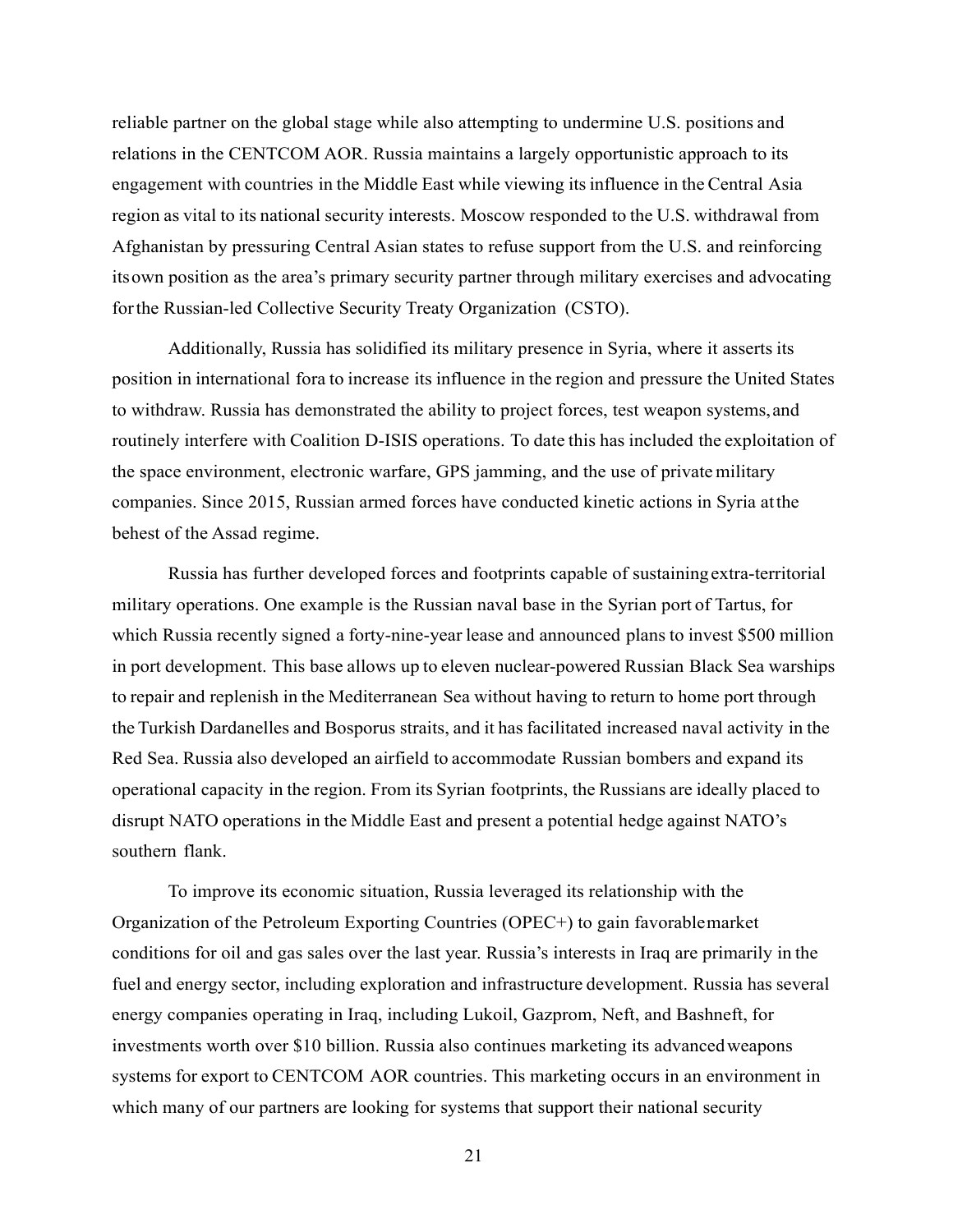requirements, including the threat posed by Iran. As with the PRC, the speed of Russian arms sales is appealing to partners—and does not come with American accountability demands for end-use monitoring and human rights assurances, such as Leahy vetting.

While it is too early to grasp the full consequences of Russia's invasion of Ukraine for the CENTCOM AOR, our partners there are already feeling the initial adverse effects. Challenging humanitarian conditions across the CENTCOM AOR have already led to sustained displacement, undermined trust between governance structures and communities, and created space for our adversaries to exploit the human suffering of vulnerable populations. Russia's invasion of Ukraine has the potential to exacerbate these dynamics due to disruptions in wheat exports to the Middle East, strain on financial institutions, and rising fuel prices with global implications. Russia is the world's largest exporter of wheat, and Ukraine is the world's fifth largest, together accounting for 28.9 percent of global wheat exports. Countries across the AOR depend on Russian and Ukrainian wheat to varying degrees, and reporting out of Iraq, Syria, and Lebanon indicates price hikes of staple food items ranging between 30 and 50 percent since the Russian invasion began. Governments are attempting to ease the negative impacts on their citizens by increasing domestic production or pursuing imports from alternative markets, but these efforts will not fully address growing food insecurity, especially in import-dependent and cash-strapped countries such as Lebanon and Yemen.

# **Competing Strategically**

The PRC and Russia have shown that they are willing to work together toward common regional objectives: mutually supporting Iran, vetoing United Nations Security Council resolutions against Syria, and offering limited humanitarian assistance where it furthers their interests. Due to the geostrategic importance of the Central Region, allies, partners, and competitors will attempt to increase their influence in the CENTCOM AOR, especially if they perceive a wavering U.S. commitment to the region. The global economic environment induces regional partners to seriously consider Chinese and Russian offers of capital, investment, technology, infrastructure, and equipment to realize their national long-term economic and defense goals. At the tactical level, security cooperation and building partner capacity will remain central tenets of our military instrument of national power. The PRC and Russia currently lack the capability and capacity to conduct robust security cooperation activities, despite their desire to do so—but we should not assume this will continue to be true over the longer term. When given a choice, our Middle Eastern partners have traditionally preferred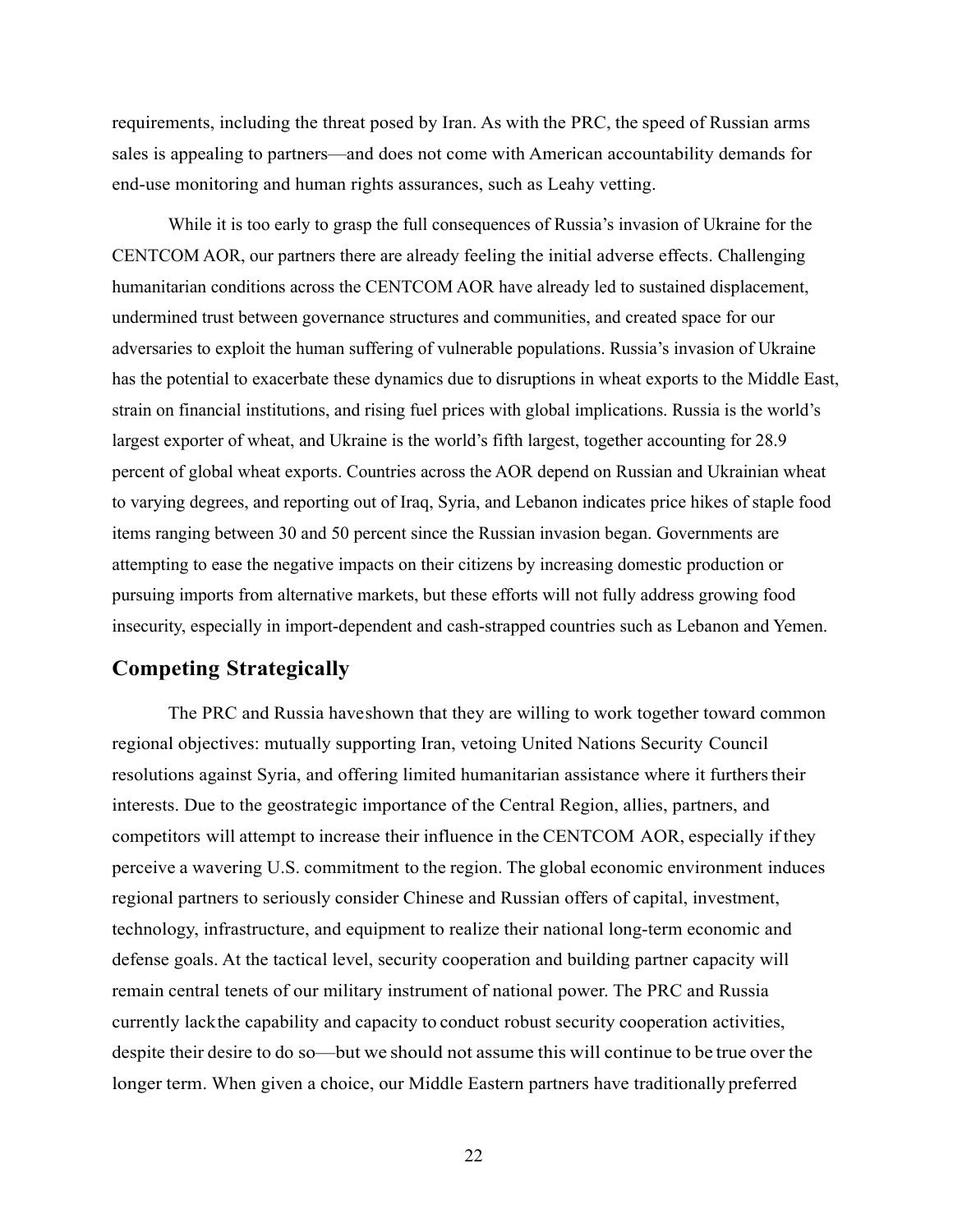alternatives presented by the United States and our allies. These alternatives must be viable, substantive, and timely if they are to ward off our strategic competitors.

 Meanwhile, the United States and our allies can capitalize on our unique ability to build and lead international coalitions of like-minded nations. Multilateral security organizations such as the Combined Maritime Forces, the International Maritime Security Construct, and the forthcoming Red Sea Maritime Security Initiative serve as bulwarks against Chinese and Russian grey-zone operations and a deterrent to aggression in the region. By demonstrating international resolve and solidarity, we at once instill confidence in the international rules-based order and reduce the burden of doing so with like-minded partners.

 Yet as we seek to limit the day-to-day deployments of U.S. assets to the region, we must retain the flexibility to rapidly deploy forces and other resources throughout the depth of the AOR. Increasing port, airfield, and basing access expands our regional influence and enhances our partnerships while also building resiliency and survivability in the case of regional or global conflict. It also allows us to support humanitarian assistance and disaster relief more quickly and effectively than our competitors, demonstrating the values, commitment, and capability that have made us the partner of choice in the region and beyond.

# **Taking Care of Our People**

## **Command Values**

 Improving diversity and inclusion in our force is an operational imperative to meet the demands of strategic competition. We must take deliberate action to build a joint force of men and women of all ethnicities, races, backgrounds, and beliefs. CENTCOM established a Diversity and Inclusion office responsible for advising the command on all matters relating to discrimination and institutional biases, as well as barriers to diversity and inclusion across the CENTCOM portfolio. This office is currently working on our Human Capital and Talent Management strategy to meet the demands of strategic competition.

 While diversity enhances and strengthens the command, sexual assault and extremism within the ranks erode the very bonds of trust that make CENTCOM and the broader Joint Force the most capable military organizations in the world. CENTCOM is fully committed to the prevention of sexual assault and sexual harassment. Over the past several years, we have improved our command climate and prevention efforts in each of these areas. The feedback we have received from several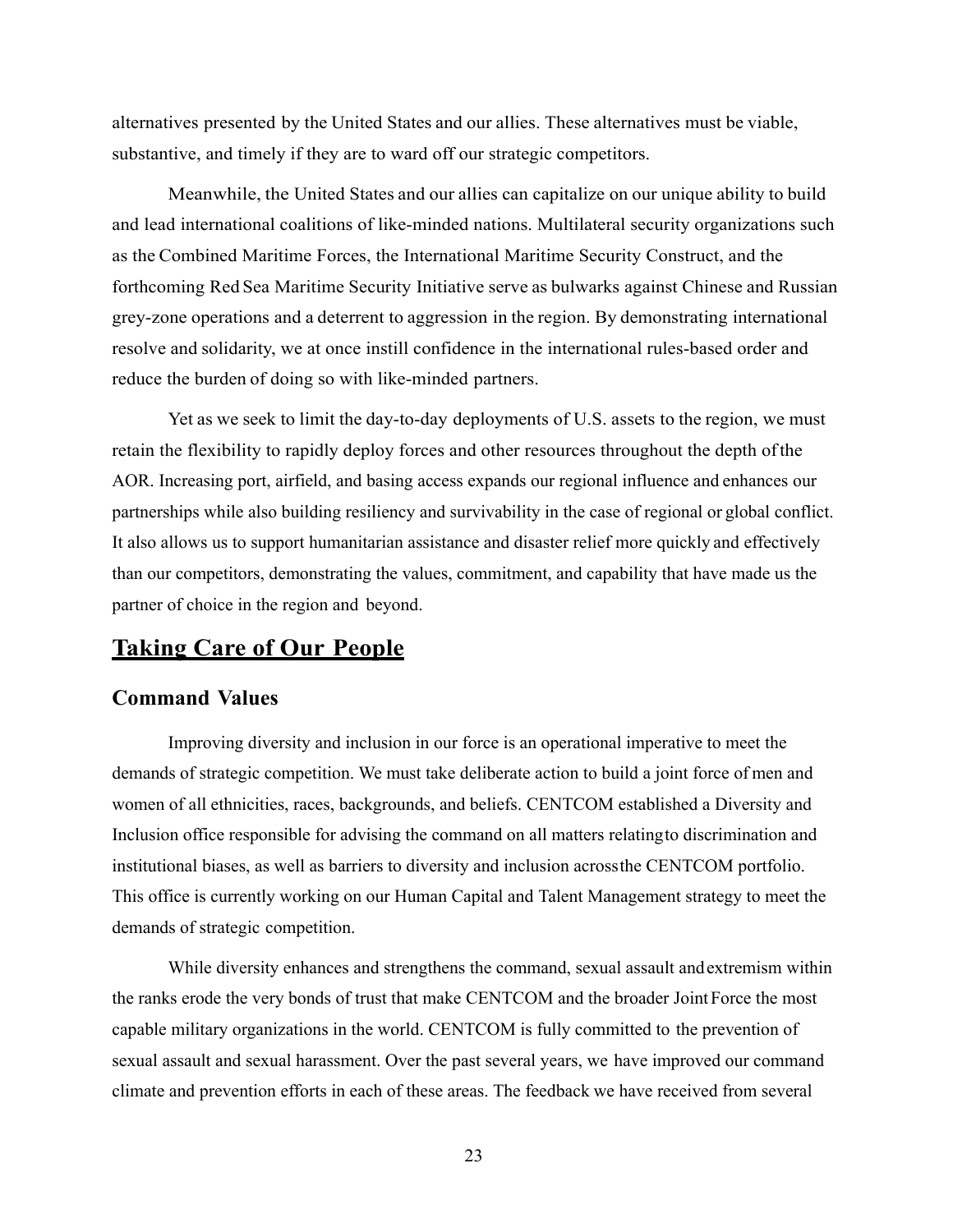command-wide surveys shows our efforts have increased trust, credibility, and awareness. Our command climate results show that both our military and civilian personnel feel comfortable not only coming forward and reporting any concerns, but also that they trust we will action it appropriately.

 Extremist ideologies conflict directly with our obligations to our country and the American public. Every service member and DoD civilian took an oath to support and defend the Constitution of the United States of America. Extremism desecrates that solemn obligation and erodes the trust and confidence the American people have in the military as an institution. CENTCOM conducted virtual training modules featuring subject matter experts and presentations by our most senior leaders and facilitated small-group discussions to build awareness and help prevent actions associated with extremist behaviors that go against the fundamental principles of our profession. This dialogue with our servicemembers and DoD civilians will continue, as will CENTCOM's commitment to respecting the rights and dignity of the American citizens who embody our force and constitute our greatest strength. Operating in a command free of discrimination, hate, and harassment while accomplishing our mission is paramount to our success.

## **COVID-19**

 Across the AOR, CENTCOM rapidly responded to the COVID-19 threat, implementing both non-pharmaceutical and pharmaceutical interventions, obtaining and disseminating personal protective equipment, and adapting newly-developed treatment guidelines to an austere deployed environment. Despite the pandemic, military operations and medical support for combat and non-combat casualties remain fully mission capable. Extensive public health measures, hostnation partnerships, and robust medical support across the AOR resulted in zero COVID-19 related service member deaths.

 As of 17 February 2022, over 15,773 cases of COVID-19 were identified, resulting in 297 personnel medically evacuated from theater. Over the past three months there has been a decline in active cases with an average active case count of thirty-five. While many events were cancelled or postponed due to COVID-19, partners successfully executed larger, multinational exercises such as BRIGHT STAR, IMX, and EAGER LION. Anticipatory public health measures and effective implementation of the COVID-19 vaccination program detailed below led to dramatic reductions in daily active cases and theater medical evacuation.

CENTCOM continues working closely with the Joint Staff, Defense Health Agency, and Defense Logistics Agency to identify requirements for COVID-19 vaccines and newly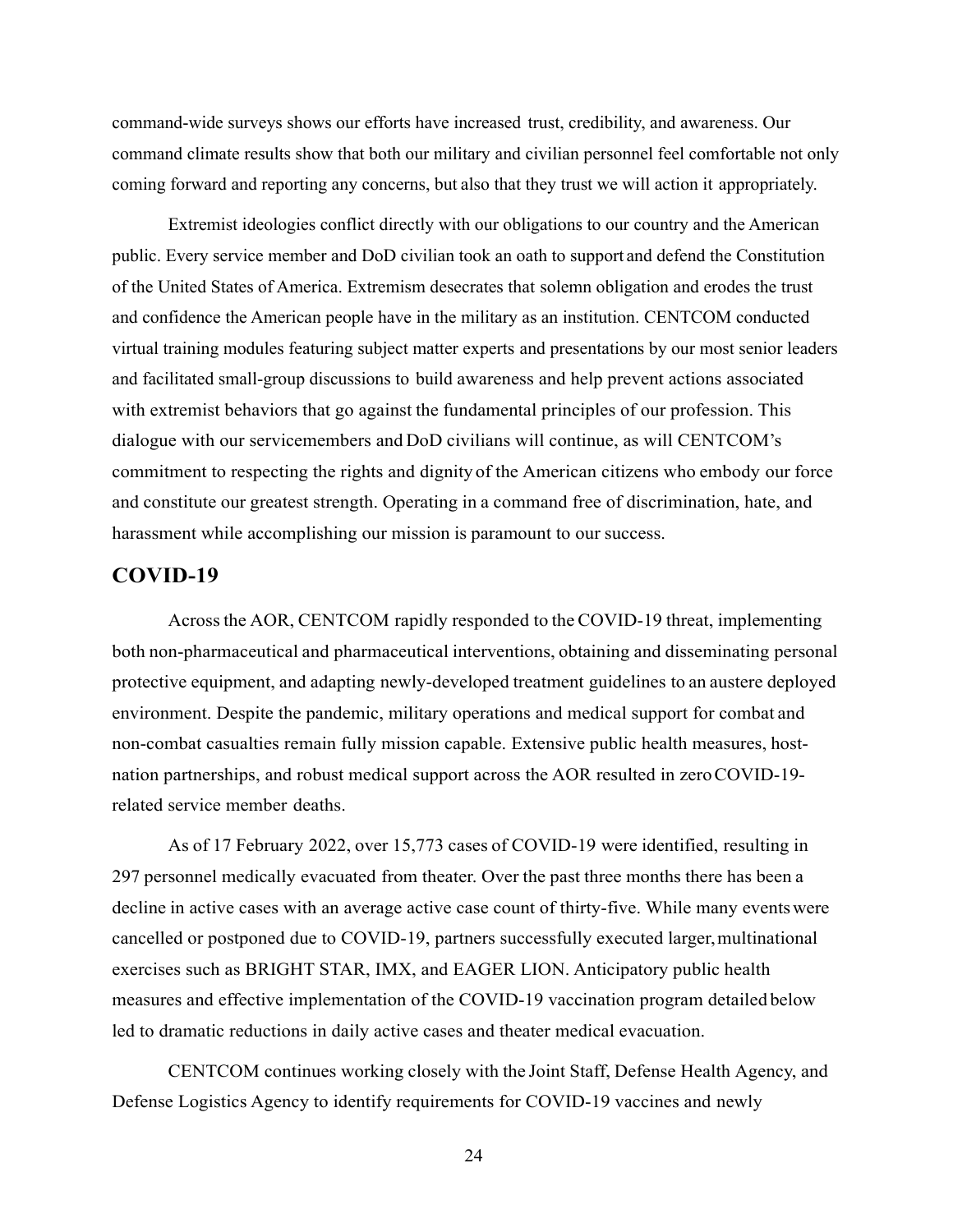developed medications. CENTCOM prioritized forward-deployed forces in Afghanistan, Iraq, and Syria for early vaccine delivery and voluntary inoculation efforts. In March 2021, CENTCOM significantly expanded vaccine distribution throughout the AOR with the intent to provide COVID-19 vaccines for all DOD personnel, dependents, and contractors willing to receive it to provide maximal force health protection. Following full licensure and OSD-directed mandatory vaccination, CENTCOM overcame ultra-cold storage and shipping challenges to provide the Pfizer vaccine more broadly across the AOR, achieving full vaccination rate of 97 percent among U.S. military personnel and civilians.

 Refinement of theater deployment physical standards for all personnel helped reduce the impact to U.S., Coalition, and partner-nation civilians. Continued entry of COVID-19 infected personnel, finite quantities of on-hand testing consumables, limited quarantine and hospital capacity in theater, and irregular resupply obstacles were effectively mitigated, leading to outbreak prevention and containment. Individuals must now be fully vaccinated as a theater entry requirement, which will minimize COVID-19 mission impact moving forward. Booster shots are readily available and encouraged for all deployed personnel.

At the CENTCOM headquarters, relaxing restrictions on travel and movement in both the AOR and the United States renewed face-to-face key leader engagements and regular personnel rotations throughout much of 2021. CENTCOM was able to remove previously implemented teleworking procedures, with on-site staffing returning to 100 percent in June 2021. Effective public health measures and implementation of mandatory vaccination has provided long-term solutions to enable safe operations in the headquarters (both in Tampa and forward) and continuous support to forward-deployed formations.

# **Conclusion**

 CENTCOM will continue to play an important role in commanding and directing a multitude of operations, activities, and investments across the region that maintain freedom of navigation, bolster our allies and partners against coercion, share in the region's common defense, and strive for regional stability. Maintaining a sufficient and sustainable level of presence in the Central Region will enable us to deter Iranian aggression, while providing the capability to compete with the PRC and Russia and disrupt VEOs. It also will provide us the ability to influence and help secure three of the world's five most vital transit choke points, ensuring free flow of navigation, resources, and commerce.